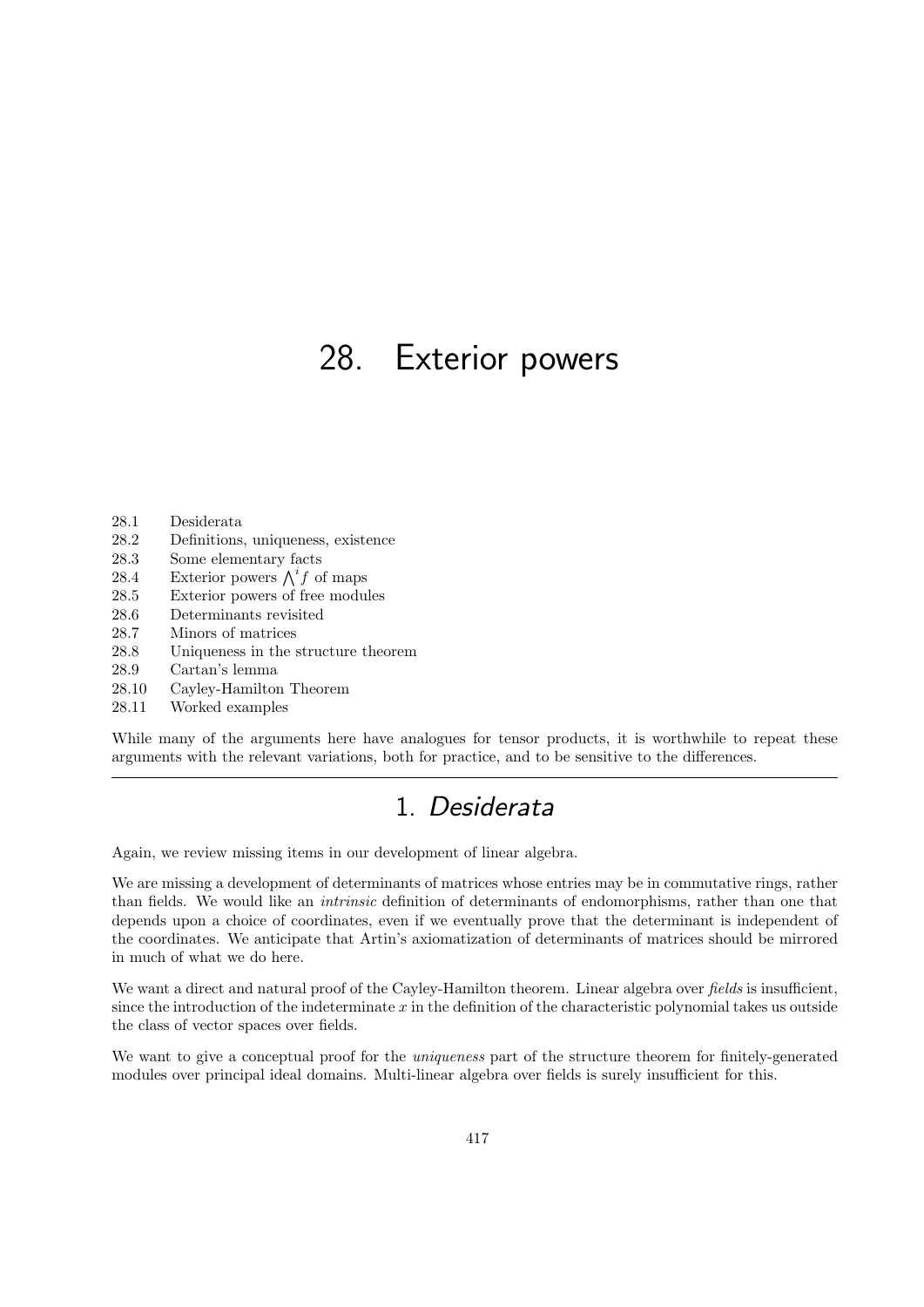#### 2. Definitions, uniqueness, existence

Let R be a commutative ring with 1. We only consider R-modules M with the property that  $1 \cdot m = m$  for all  $m \in M$ . Let M and X be R-modules. An R-multilinear map

$$
B:\underbrace{M\times\ldots\times M}_{n}\longrightarrow X
$$

is alternating if  $B(m_1, \ldots, m_n) = 0$  whenever  $m_i = m_j$  for two indices  $i \neq j$ .

As in earlier discussion of free modules, and in discussion of polynomial rings as free algebras, we will define exterior powers by *mapping properties*. As usual, this allows an easy proof that exterior powers (if they exist) are unique up to unique isomorphism. Then we give a modern construction.

An exterior  $n^{th}$  power  $\bigwedge_{R}^{n}M$  over R of an R-module M is an R-module  $\bigwedge_{R}^{n}M$  with an alternating Rmultilinear map (called the **canonical map**)<sup>[1]</sup>

$$
\alpha: \underbrace{M \times \ldots \times M}_{n} \longrightarrow \bigwedge^n_R M
$$

such that, for every alternating R-multilinear map

$$
\varphi: \underbrace{M \times \ldots \times M}_{n} \longrightarrow X
$$

there is a unique R-linear map

 $\Phi: \bigwedge^n_R M \longrightarrow X$ 

such that  $\varphi = \Phi \circ \alpha$ , that is, such that the diagram

$$
\begin{array}{c}\n\bigwedge_{R}^{n} M \\
\downarrow \\
\downarrow \\
M \times \ldots \times M \xrightarrow{\varphi} \searrow \searrow \\
\downarrow \\
X\n\end{array}
$$

commutes.

[2.0.1] **Remark:** If there is no ambiguity, we may drop the subscript R on the exterior power  $\bigwedge_{R}^{n}M$ , writing simply  $\bigwedge^n M$ .

The usual notation does not involve any symbol such as  $\alpha$ , but in our development it is handy to have a name for this map. The standard notation denotes the image  $\alpha(m \times n)$  of  $m \times n$  in the exterior product by

image of 
$$
m_1 \times \ldots \times m_n
$$
 in  $\bigwedge^n M = m_1 \wedge \ldots \wedge m_n$ 

In practice, the implied  $R$ -multilinear alternating map

$$
M \times \ldots \times M \longrightarrow \bigwedge^n M
$$

called  $\alpha$  here is often left anonymous.

<sup>[1]</sup> There are many different canonical maps in different situations, but context should always make clear what the properties are that are expected. Among other things, this potentially ambiguous phrase allows us to avoid trying to give a permanent symbolic name to the maps in question.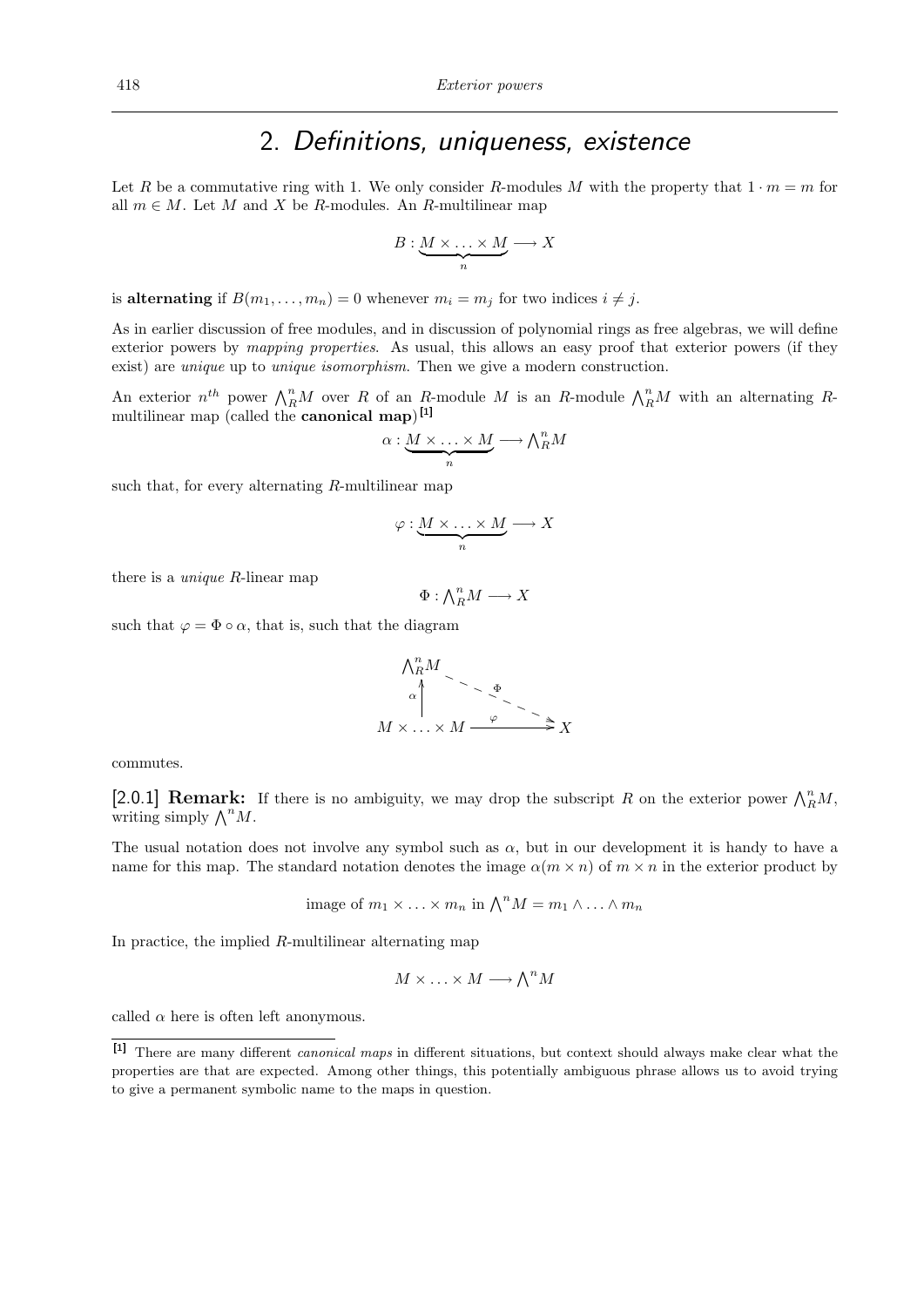The following proposition is typical of uniqueness proofs for objects defined by mapping property requirements. It is essentially identical to the analogous argument for tensor products. Note that internal details of the objects involved play no role. Rather, the argument proceeds by manipulation of arrows.

[2.0.2] Proposition: Exterior powers  $\alpha : M \times \ldots \times M \longrightarrow \bigwedge^n M$  are unique up to unique isomorphism. That is, given two exterior  $n^{th}$  powers

$$
\alpha_1: M \times \ldots \times M \longrightarrow E_1
$$

$$
\alpha_2: M \times \ldots \times M \longrightarrow E_2
$$

there is a *unique R-linear isomorphism*  $i: E_1 \longrightarrow E_2$  such that the diagram



commutes, that is,  $\alpha_2 = i \circ \alpha_1$ .

*Proof:* First, we show that for a  $n^{th}$  exterior power  $\alpha : M \times \ldots \times M \longrightarrow T$ , the only map  $f : E \longrightarrow E$ compatible with  $\alpha$  is the identity. That is, the identity map is the only map f such that



commutes. Indeed, the definition of a  $n<sup>th</sup>$  exterior power demands that, given the alternating multilinear map

$$
\alpha: M \times \ldots \times M \longrightarrow E
$$

(with E in the place of the earlier X) there is a unique linear map  $\Phi : E \longrightarrow E$  such that the diagram

$$
E
$$
  
\n
$$
\alpha \uparrow
$$
  
\n
$$
M \times \dots \times M \xrightarrow{\alpha} E
$$

commutes. The identity map on E certainly has this property, so is the *only* map  $E \longrightarrow E$  with this property. Looking at two  $n^{th}$  exterior powers, first take  $\alpha_2: M \times \ldots \times M \longrightarrow E_2$  in place of the  $\varphi: M \times \ldots \times M \longrightarrow X$ . That is, there is a unique linear  $\Phi_1 : E_1 \longrightarrow E_2$  such that the diagram

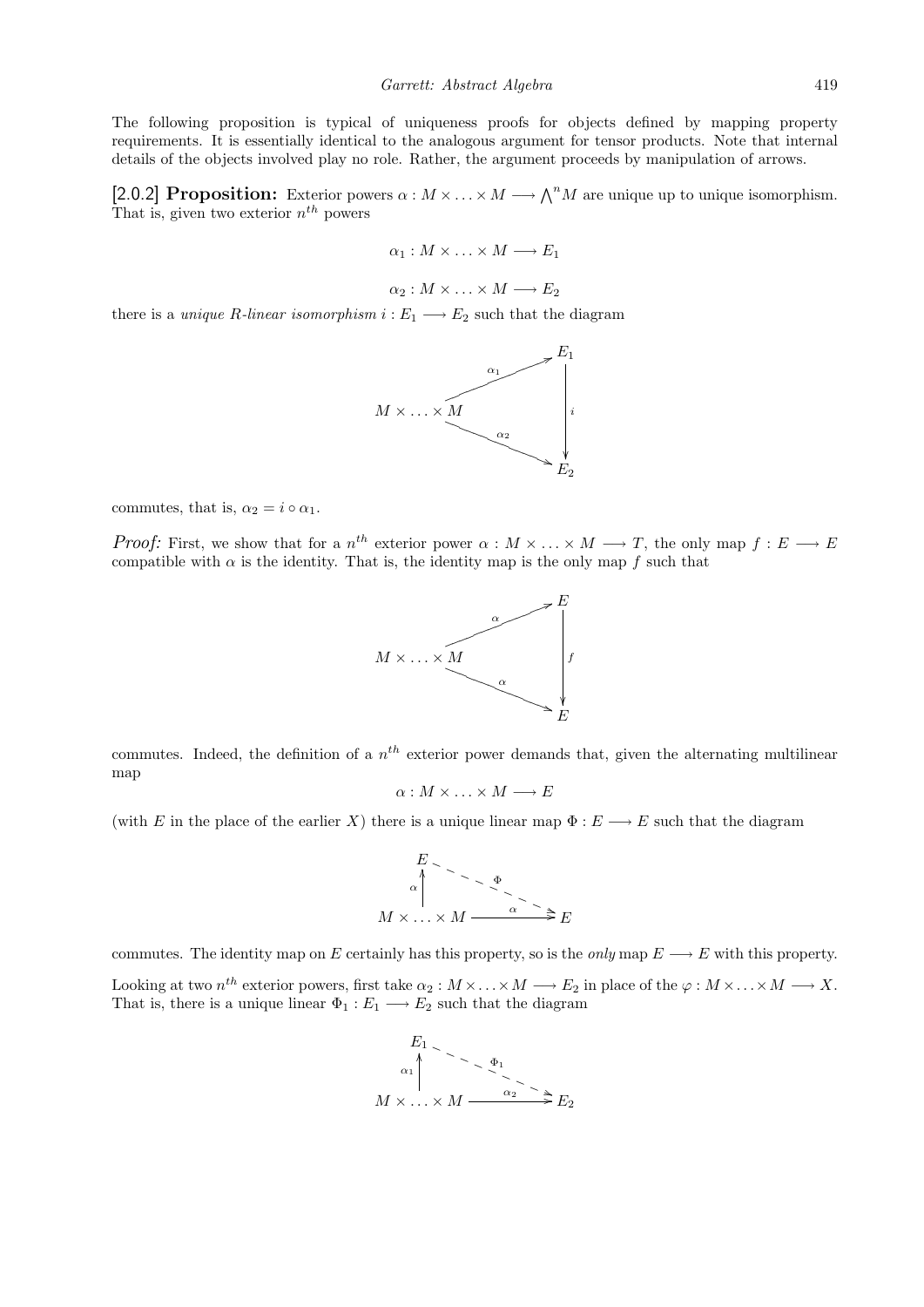commutes. Similarly, reversing the roles, there is a unique linear  $\Phi_2 : E_2 \longrightarrow E_1$  such that



commutes. Then  $\Phi_2 \circ \Phi_1 : E_1 \longrightarrow E_1$  is compatible with  $\alpha_1$ , so is the identity, from the first part of the proof. And, symmetrically,  $\Phi_1 \circ \Phi_2 : E_2 \longrightarrow E_2$  is compatible with  $\alpha_2$ , so is the identity. Thus, the maps  $\Phi_i$ are mutual inverses, so are isomorphisms.  $\frac{1}{10}$ 

For existence, we express the  $n^{th}$  exterior power  $\bigwedge^n M$  as a quotient of the tensor power

$$
\bigotimes^n M = \underbrace{M \otimes \ldots \otimes M}_{n}
$$

[2.0.3] Proposition:  $n^{th}$  exterior powers  $\bigwedge^n M$  exist. In particular, let I be the submodule of  $\bigotimes^n M$ generated by all tensors

$$
m_1\otimes\ldots\otimes m_n
$$

where  $m_i = m_j$  for some  $i \neq j$ . Then

$$
\textstyle{\bigwedge}^n M = \bigotimes^n M/I
$$

The alternating map

$$
\alpha: M \times \ldots \times M \longrightarrow \bigwedge^n M
$$

is the composite of the quotient map  $\bigotimes^n \longrightarrow \bigwedge^n M$  with the canonical multilinear map  $M \times \ldots \times M \longrightarrow$ <br> $\bigotimes^n M$ .  $\bigotimes^n M$ .

Proof: Let  $\varphi : M \times \ldots \times M \longrightarrow X$  be an alternating R-multilinear map. Let  $\tau : M \times \ldots \times M \longrightarrow \mathbb{Q}^n M$ be the tensor product. By properties of the tensor product there is a unique R-linear  $\Psi : \mathfrak{D}^n M \longrightarrow X$ through which  $\varphi$  factors, namely  $\varphi = \Psi \circ \tau$ .

Let  $q: \bigotimes^n \longrightarrow \bigwedge^n M$  be the quotient map. We claim that  $\Psi$  factors through q, as  $\Psi = \Phi \circ q$ , for a linear map  $\Phi : \bigwedge^n M \longrightarrow X$ . That is, we claim that there is a commutative diagram



Specifically, we claim that  $\Psi(I) = 0$ , where I is the submodule generated by  $m_1 \otimes \ldots \otimes m_n$  with  $m_i = m_j$ for some  $i \neq j$ . Indeed, using the fact that  $\varphi$  is alternating,

$$
\Psi(m_1 \otimes \ldots \otimes m) = \Psi(\tau(m_1 \times \ldots \times m_n)) = \varphi(m_1 \times \ldots \times m_n) = 0
$$

That is, ker  $\Psi \supset I$ , so  $\Psi$  factors through the quotient  $\bigwedge^n M$ .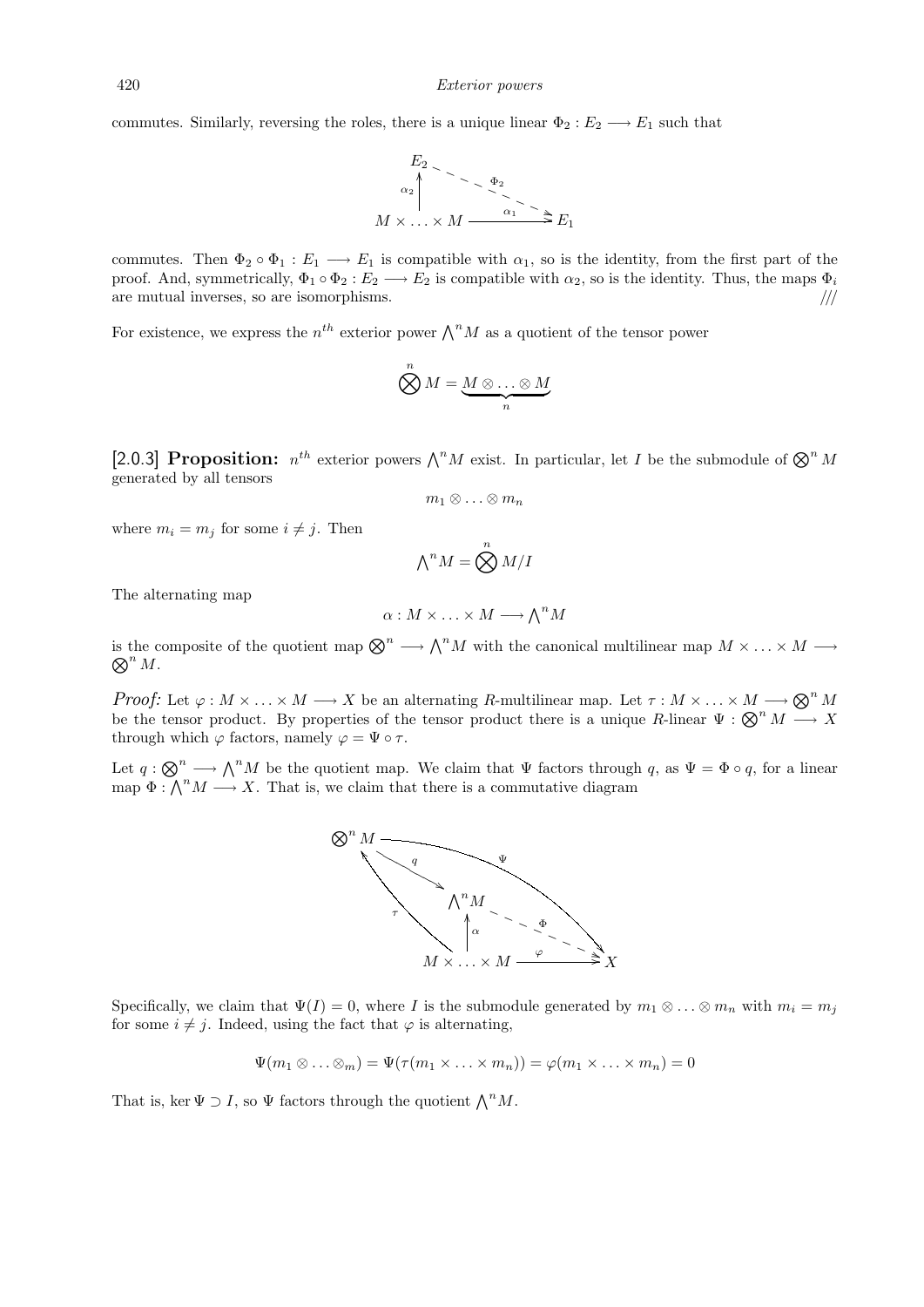Last, we must check that the map  $\alpha = q \circ \tau$  is alternating. Indeed, with  $m_i = m_j$  (and  $i \neq j$ ),

$$
\alpha(m_1 \times \ldots \times m_n) = (q \circ \tau)(m_1 \times \ldots \times m_n) = q(m_1 \otimes \ldots \otimes m_n)
$$

Since  $m_i = m_j$ , that monomial tensor is in the submodule I, which is the kernel of the quotient map q. Thus,  $\alpha$  is alternating.  $/$ ///

# 3. Some elementary facts

Again, <sup>[2]</sup> the naive notion of *alternating* would entail that, for example, in  $\Lambda^2 M$ 

$$
x\wedge y=-y\wedge x
$$

More generally, in  $\bigwedge^n M$ ,

$$
\ldots \wedge m_i \wedge \ldots \wedge m_j \wedge \ldots = - \ldots \wedge m_j \wedge \ldots \wedge m_i \wedge \ldots
$$

(interchanging the i<sup>th</sup> and j<sup>th</sup> elements) for  $i \neq j$ . However, this isn't the definition. Again, the *definition* is that

$$
\ldots \wedge m_i \wedge \ldots \wedge m_j \wedge \ldots = 0 \quad \text{if } m_i = m_j \text{ for any } i \neq j
$$

This latter condition is strictly stronger than the change-of-sign requirement if 2 is a 0-divisor in the underlying ring R. As in Artin's development of determinants from the alternating property, we do recover the change-of-sign property, since

$$
0 = (x + y) \land (x + y) = x \land x + x \land y + y \land x + y \land y = 0 + x \land y + y \land x + 0
$$

which gives

$$
x \wedge y = -y \wedge x
$$

The natural induction on the number of 2-cycles in a permutation  $\pi$  proves

[3.0.1] **Proposition:** For  $m_1, \ldots, m_n$  in M, and for a permutation  $\pi$  of n things,

$$
m_{\pi(1)} \wedge \ldots \wedge m_{\pi(n)} = \sigma(\pi) \cdot m_1 \wedge \ldots \wedge m_n
$$

Proof: Let  $\pi = s\tau$ , where s is a 2-cycle and  $\tau$  is a permutation expressible as a product of fewer 2-cycles than  $\pi$ . Then

$$
m_{\pi(1)} \wedge \ldots \wedge m_{\pi(n)} = m_{s\tau(1)} \wedge \ldots \wedge m_{s\tau(n)} = -m_{\tau(1)} \wedge \ldots \wedge m_{\tau(n)}
$$
  
=  $-\sigma(\tau) \cdot m_1 \wedge \ldots \wedge m_n = \sigma(\pi) \cdot m_1 \wedge \ldots \wedge m_n$ 

as asserted.  $/$ ///

[3.0.2] Proposition: The monomial exterior products  $m_1 \wedge \ldots \wedge m_n$  generate  $\bigwedge^n M$  as an R-module, as the  $m_i$  run over all elements of M.

*Proof:* Let X be the submodule of  $\bigwedge^n M$  generated by the monomial tensors,  $Q = (\bigwedge^n M)/X$  the quotient, and  $q: \bigwedge^n M \longrightarrow X$  the quotient map. Let

 $B: M \times \ldots \times M \longrightarrow Q$ 

<sup>[2]</sup> We already saw this refinement in the classical context of determinants of matrices, as axiomatized in the style of Emil Artin.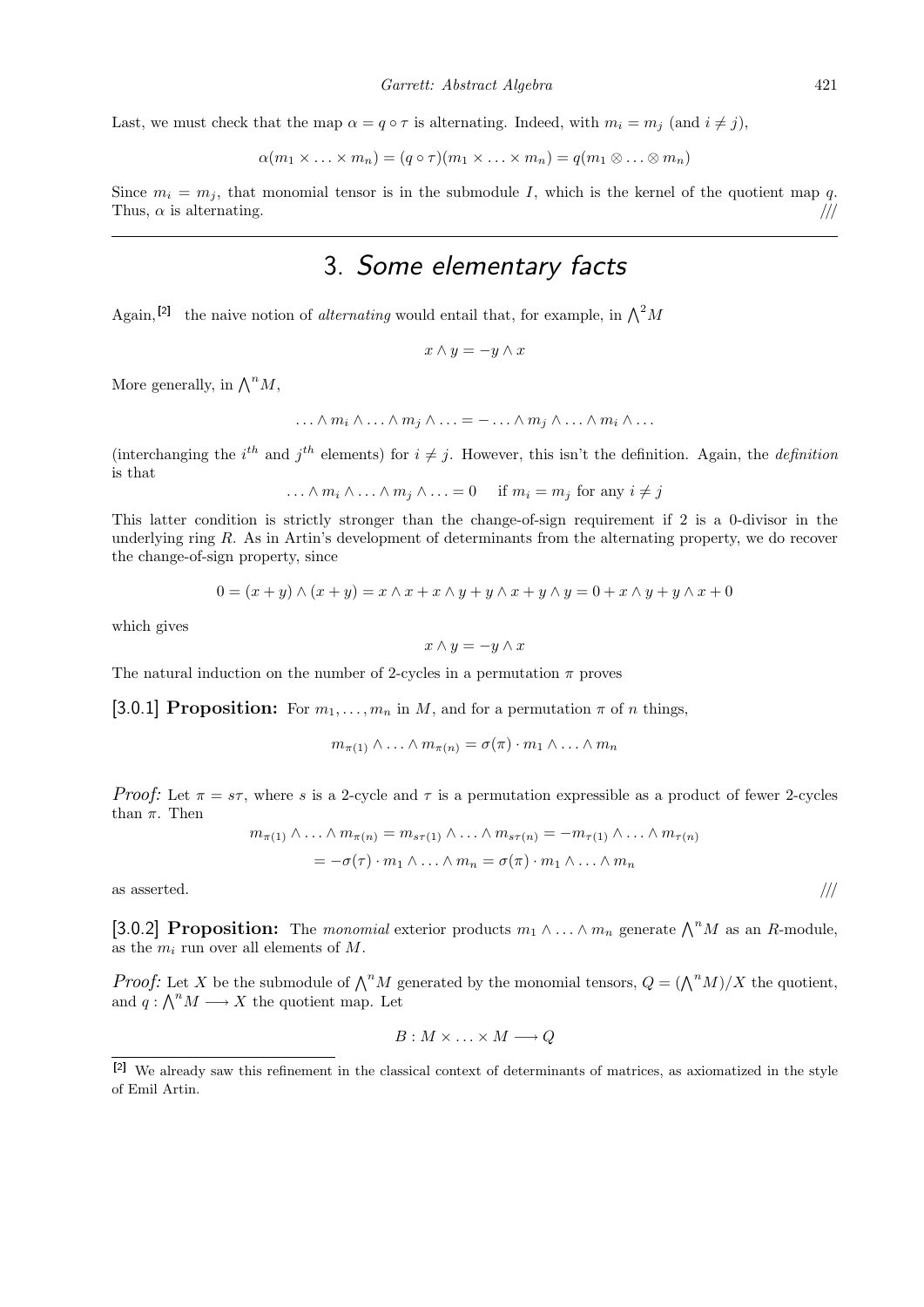be the 0-map. A defining property of the  $n^{th}$  exterior power is that there is a unique R-linear

$$
\beta: \bigwedge^n M \longrightarrow Q
$$

making the usual diagram commute, that is, such that  $B = \beta \circ \alpha$ , where  $\alpha : M \times ... \times M \longrightarrow \bigwedge^n M$ . Both the quotient map q and the 0-map  $\bigwedge^n M \longrightarrow Q$  allow the 0-map  $M \times \ldots \times M \longrightarrow Q$  to factor through, so by the uniqueness the quotient map is the 0-map. That is, Q is the 0-module, so  $X = \bigwedge^n M$ .

[3.0.3] Proposition: Let  $\{m_\beta : \beta \in B\}$  be a set of generators for an R-module M, where the index set B is ordered. Then the monomials

$$
m_{\beta_1} \wedge \ldots \wedge m_{\beta_n}
$$
 with  $\beta_1 < \beta_2 < \ldots < \beta_n$ 

generate  $\bigwedge^n M$ .

Proof: First, claim that the monomials

$$
m_{\beta_1} \wedge \ldots \wedge m_{\beta_n}
$$
 (no condition on  $\beta_i$ s)

generate the exterior power. Let I be the submodule generated by them. If I is proper, let  $X = (\bigwedge^n M)/I$ and let  $q : \bigwedge^n M \longrightarrow X$  be the quotient map. The composite

$$
q \circ \alpha : \underbrace{M \times \ldots \times M}_{n} \longrightarrow \bigwedge^{n} M \longrightarrow X
$$

is an alternating map, and is 0 on any  $m_{\beta_1} \times \ldots \times m_{\beta_n}$ . In each variable, separately, the map is linear, and vanishes on generators for M, so is 0. Thus,  $q \circ \alpha = 0$ . This map certainly factors through the 0-map  $\bigwedge^n M \longrightarrow X$ . But, using the defining property of the exterior power, the uniqueness of a map  $\bigwedge^n M \longrightarrow X$ through which  $q \circ \alpha$  factors implies that  $q = 0$ , and  $X = 0$ . Thus, these monomials generate the whole.

Now we will see that we can reorder monomials to put the indices in ascending order. First, since

$$
m_{\beta_1} \wedge \ldots \wedge m_{\beta_n} = \alpha(m_{\beta_1} \times \ldots \times m_{\beta_n})
$$

and  $\alpha$  is alternating, the monomial is 0 if  $m_{\beta_i} = m_{\beta_j}$  for  $\beta_i \neq \beta_j$ . And for a permutation  $\pi$  of n things, as observed just above,

$$
m_{\beta_{\pi(1)}} \wedge \ldots \wedge m_{\beta_{\pi(n)}} = \sigma(\pi) \cdot m_{\beta_1} \wedge \ldots \wedge m_{\beta_n}
$$

where  $\sigma$  is the parity function on permutations. Thus, to express elements of  $\bigwedge^n M$  it suffices to use only monomials with indices in ascending order.  $/$ ///

# 4. Exterior powers  $\bigwedge^n f$  of maps

Still  $R$  is a commutative ring with 1.

An important type of map on an exterior power  $\bigwedge^n M$  arises from R-linear maps on the module M. That is, let

$$
f: M \longrightarrow N
$$

be an R-module map, and attempt to define

$$
\bigwedge^n f : \bigwedge^n M \longrightarrow \bigwedge^n N
$$

by

$$
(\bigwedge^n f)(m_1 \wedge \ldots \wedge m_n) = f(m_1) \wedge \ldots \wedge f(m_n)
$$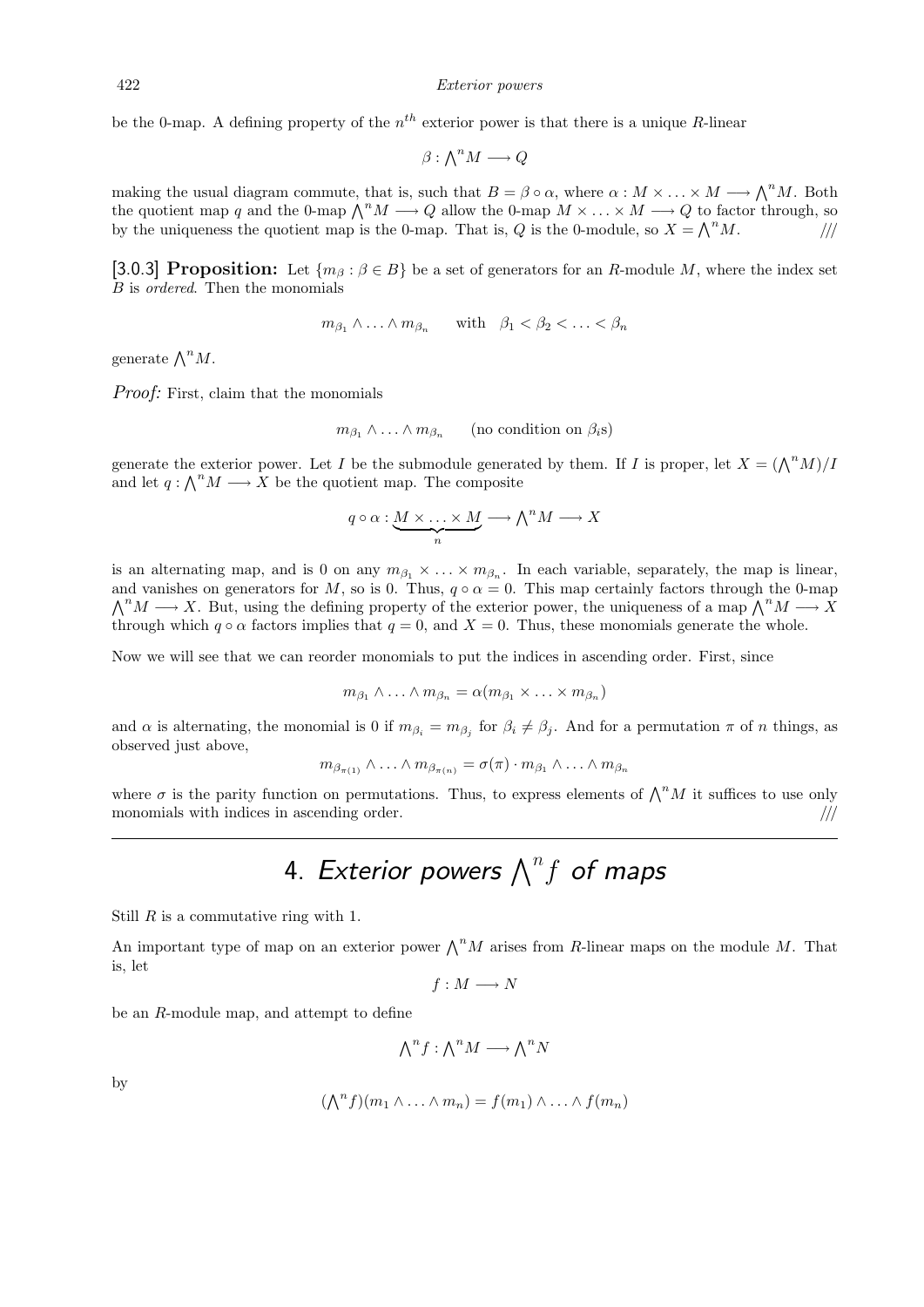Justifiably interested in being sure that this formula makes sense, we proceed as follows.

If the map is well-defined then it is defined completely by its values on the monomial exterior products, since these generate the exterior power. To prove well-definedness, we invoke the defining property of the  $n^{th}$ exterior power. Let  $\alpha': N \times \ldots \times N \longrightarrow \bigwedge^n N$  be the canonical map. Consider

$$
B: \underbrace{M \times \ldots \times M}_{n} \stackrel{f \times \ldots \times f}{\longrightarrow} \underbrace{N \times \ldots \times N}_{n} \stackrel{\alpha'}{\longrightarrow} \bigwedge^{n} N
$$

given by

$$
B(m_1 \times \ldots \times m_n) = f(m_1) \wedge \ldots \wedge f(m_n)
$$

For fixed index i, and for fixed  $m_i \in M$  for  $j \neq i$ , the composite

$$
m \longrightarrow \alpha'(\ldots \times f(m_{i-1}) \times f(m) \times f(m_{i+1}) \wedge \ldots)
$$

is certainly an  $R$ -linear map in  $m$ . Thus,  $B$  is  $R$ -multilinear. As a function of each single argument in  $M \times \ldots \times M$ , the map B is linear, so B is multilinear. Since  $\alpha'$  is alternating, B is alternating. Then (by the defining property of the exterior power) there is a unique  $R$ -linear map  $\Phi$  giving a commutative diagram

$$
\begin{array}{ccc}\n\bigwedge^{n} M & - & - & - & - & - \xrightarrow{\Phi = \wedge^{n} f} \\
\downarrow^{\alpha} & & & & \\
M \times \dots \times M & \xrightarrow{f \times \dots \times f} & N \times \dots \times N & \xrightarrow{\alpha'} & \xrightarrow{\alpha} \wedge^{n} N\n\end{array}
$$

the formula for  $\bigwedge^n f$  is the induced linear map  $\Phi$  on the  $n^{th}$  exterior power. Since the map arises as the unique induced map via the defining property of  $\bigwedge^n M$ , it is certainly well-defined.

# 5. Exterior powers of free modules

The main point here is that free modules over commutative rings with identity behave much like vector spaces over fields, with respect to multilinear algebra operations. In particular, we prove non-vanishing of the  $n<sup>th</sup>$  exterior power of a free module of rank n, which (as we will see) proves the existence of determinants.

At the end, we discuss the natural bilinear map

$$
\textstyle \bigwedge^s M \; \times \; \bigwedge^t M \longrightarrow \bigwedge^{s+t} M
$$

by

$$
(m_1 \wedge \ldots \wedge m_s) \times (m_{s+1} \wedge \ldots \wedge m_{s+t}) \longrightarrow m_1 \wedge \ldots \wedge m_s \wedge m_{s+1} \wedge \ldots \wedge m_{s+t}
$$

which does not require free-ness of M.

[5.0.1] **Theorem:** Let F be a free module of rank n over a commutative ring R with identity. Then  $\bigwedge^{\ell} F$ is free of rank  $\binom{n}{\ell}$ . In particular, if  $m_1, \ldots, m_n$  form an R-basis for F, then the monomials

$$
m_{i_1} \wedge \ldots \wedge m_{i_\ell} \quad \text{ with } i_1 < \ldots < i_\ell
$$

are an R basis for  $\bigwedge^{\ell} F$ .

Proof: The elementary discussion just above shows that the monomials involving the basis and with strictly ascending indices *generate*  $\bigwedge^{\ell} F$ . The remaining issue is to prove linear independence.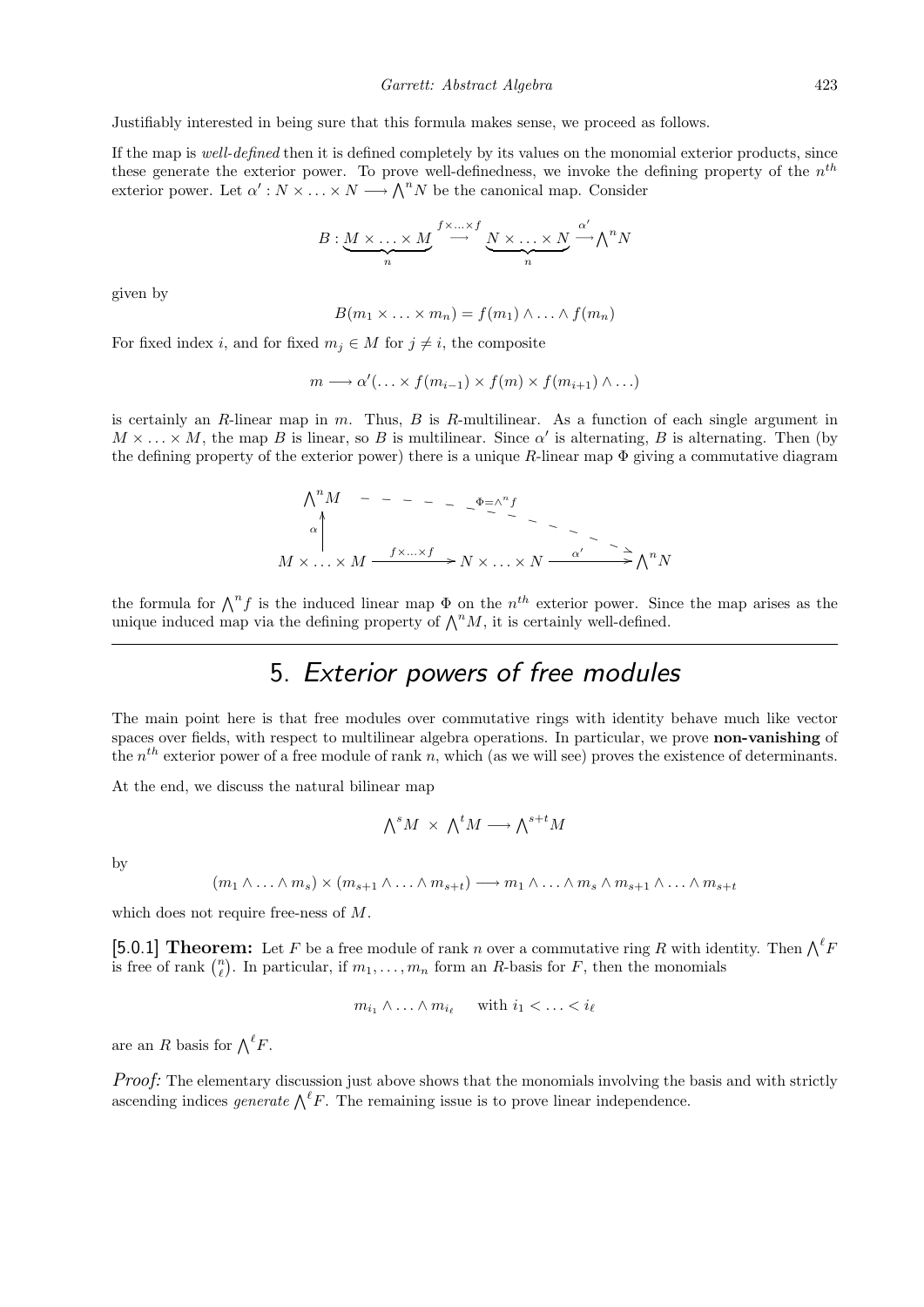First, we prove that  $\bigwedge^n F$  is free of rank 1. We know that it is generated by

$$
m_1\wedge\ldots\wedge m_n
$$

But for all we know it might be that

$$
r\cdot m_1\wedge\ldots\wedge m_n=0
$$

for some  $r \neq 0$  in R. We must prove that this does not happen. To do so, we make a non-trivial alternating (multilinear) map

$$
\varphi: \underbrace{F \times \ldots \times F}_{n} \longrightarrow R
$$

To make this, let  $\lambda_1, \ldots, \lambda_n$  be a *dual basis*<sup>[3]</sup> for  $\text{Hom}_R(F, R)$ , namely,

$$
\lambda_i(m_j) = \begin{cases} 1 & i = j \\ 0 & \text{(else)} \end{cases}
$$

For arbitrary  $x_1, \ldots, x_n$  in F, let [4]

$$
\varphi(x_1 \times \ldots \times x_n) = \sum_{\pi \in S_n} \sigma(\pi) \lambda_1(x_{\pi(1)}) \ldots \lambda_n(x_{\pi(n)})
$$

where  $S_n$  is the group of permutations of n things. Suppose that for some  $i \neq j$  we have  $x_i = x_j$ . Let i' and j' be indices such that  $\pi(i') = i$  and  $\pi(j') = j$ . Let s still be the 2-cycle that interchanges i and j. Then the n! summands can be seen to cancel in pairs, by

$$
\sigma(\pi)\lambda_1(x_{\pi(1)})\dots\lambda_n(x_{\pi(n)}) + \sigma(s\pi)\lambda_1(x_{s\pi(1)})\dots\lambda_n(x_{s\pi(n)})
$$

$$
= \sigma(\pi)\left(\prod_{\ell \neq i',j'} \lambda_\ell(x_{\pi(\ell)})\right) \cdot \left(\lambda_i(x_{\pi(i')}\lambda_i(x_{\pi(j')}) - \lambda_i(x_{s\pi(i')})\lambda_i(x_{s\pi(j')})\right)
$$

Since s just interchanges  $i = \pi(i')$  and  $j = \pi(j')$ , the rightmost sum is 0. This proves the alternating property of  $\varphi$ .

To see that  $\varphi$  is not trivial, note that when the arguments to  $\varphi$  are the basis elements  $m_1, \ldots, m_n$ , in the expression

$$
\varphi(m_1 \times \ldots \times m_n) = \sum_{\pi \in S_n} \sigma(\pi) \lambda_1(m_{\pi(1)}) \ldots \lambda_n(m_{\pi(n)})
$$

 $\lambda_i(m_{\pi(i)}) = 0$  unless  $\pi(i) = i$ . That is, the only non-zero summand is with  $\pi = 1$ , and we have

$$
\varphi(m_1 \times \ldots \times m_n) = \lambda_1(m_1) \ldots \lambda_n(m_n) = 1 \in R
$$

Then  $\varphi$  induces a map  $\Phi : \bigwedge^n F \longrightarrow R$  such that

$$
\Phi(m_1 \wedge \ldots \wedge m_n) = 1
$$

For  $r \in R$  such that  $r \cdot (m_1 \wedge \ldots \wedge m_n) = 0$ , apply  $\Phi$  to obtain

$$
0 = \Phi(0) = \Phi(r \cdot m_1 \wedge \ldots \wedge m_n) = r \cdot \Phi(m_1 \wedge \ldots \wedge m_n) = r \cdot 1 = r
$$

<sup>&</sup>lt;sup>[3]</sup> These exist, since (by definition of free-ness of F) given a set of desired images  $\varphi(m_i) \in R$  of the basis  $m_i$ , there is a unique map  $\Phi: F \longrightarrow R$  such that  $\Phi(m_i) = \varphi(m_i)$ .

<sup>[4]</sup> This formula is suggested by the earlier discussion of determinants of matrices following Artin.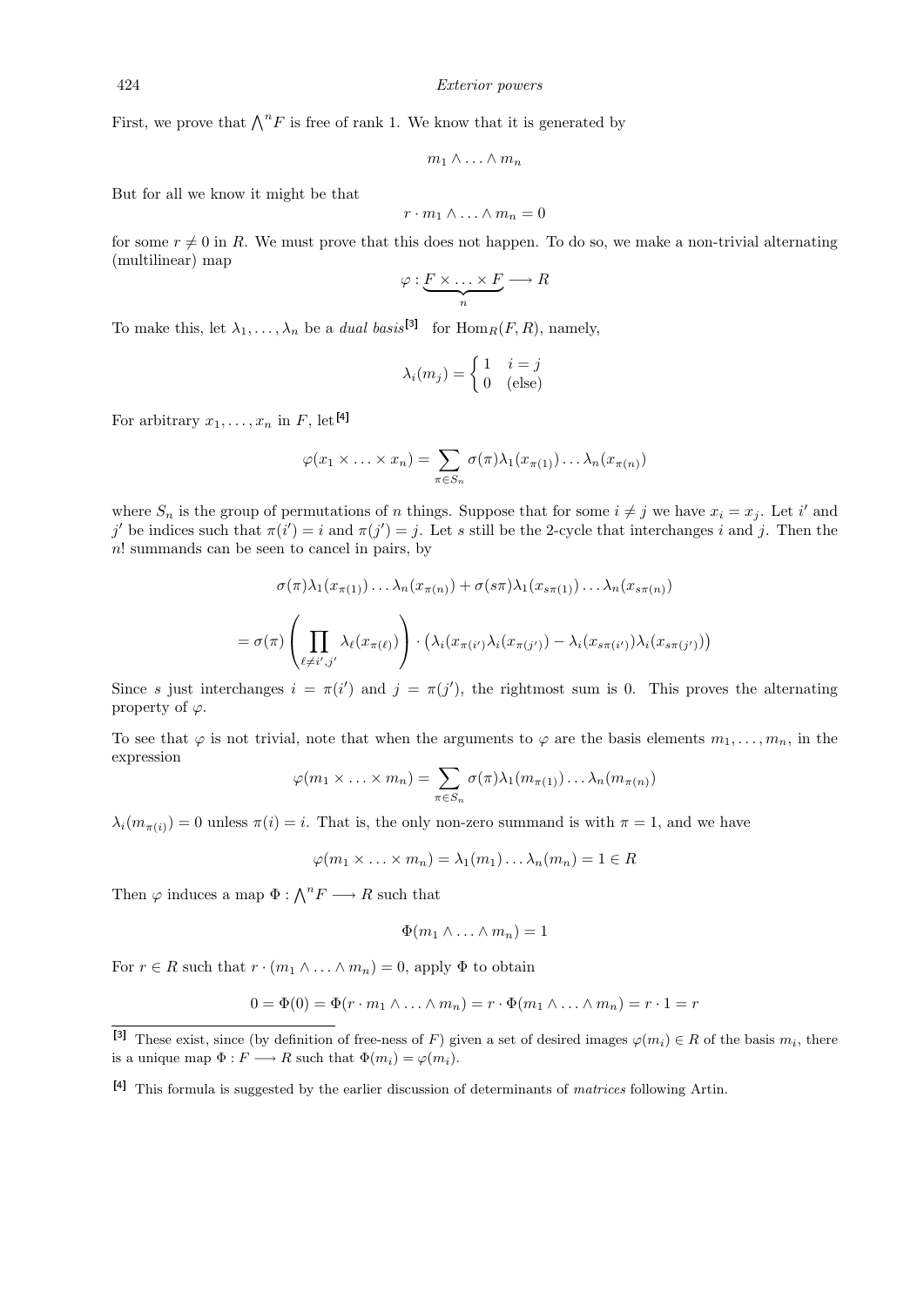This proves that  $\bigwedge^n F$  is free of rank 1.

The case of  $\bigwedge^{\ell} F$  with  $\ell < n$  reduces to the case  $\ell = n$ , as follows. We already know that monomials  $m_{i_1} \wedge \ldots \wedge m_{i_\ell}$  with  $i_1 < \ldots < i_\ell$  span  $\bigwedge^{\ell} F$ . Suppose that

$$
\sum_{i_1 < \ldots < i_\ell} r_{i_1 \ldots i_\ell} \cdot m_{i_1} \wedge \ldots \wedge m_{i_\ell} = 0
$$

The trick is to consider, for a fixed  $\ell$ -tuple  $j_1 < \ldots < j_\ell$  of indices, the R-linear map

 $f: \bigwedge^{\ell} F \longrightarrow \bigwedge^n F$ 

given by

$$
f(x) = x \wedge (m_1 \wedge m_2 \wedge \ldots \wedge \widehat{m_{j_1}} \wedge \ldots \wedge \widehat{m_{j_\ell}} \wedge \ldots \wedge m_n)
$$

where

$$
m_1 \wedge m_2 \wedge \ldots \wedge \widehat{m_{j_1}} \wedge \ldots \wedge \widehat{m_{j_\ell}} \wedge \ldots \wedge m_n)
$$

is the monomial with exactly the  $m_{j_t}$ s missing. Granting that this map is well-defined,

$$
0 = f(0) = f\left(\sum_{i_1 < \ldots < i_\ell} r_{i_1 \ldots i_\ell} \cdot m_{i_1} \wedge \ldots \wedge m_{i_\ell}\right) = \pm r_{j_1 \ldots j_\ell} m_1 \wedge \ldots \wedge m_n
$$

since all the other monomials have some repeated  $m_t$ , so are 0. That is, any such relation must have all coefficients 0. This proves the linear independence of the indicated monomials.

To be sure that these maps f are well-defined,  $[5]$  we prove a more systematic result, which will finish the proof of the theorem.

[5.0.2] Proposition: Let M be an R-module. <sup>[6]</sup> Let s, t be positive integers. The canonical alternating multilinear map

$$
\alpha: M \times \ldots \times M \longrightarrow \bigwedge^{s+t} M
$$

induces a natural bilinear map

$$
B: (\bigwedge^s M) \times (\bigwedge^t M) \longrightarrow \bigwedge^{s+t} M
$$

by

$$
(m_1 \wedge \ldots \wedge m_s) \times (m_{s+1} \wedge \ldots \wedge m_{s+t}) \longrightarrow m_1 \wedge \ldots \wedge m_s \wedge m_{s+1} \wedge \ldots \wedge m_{s+t}
$$

*Proof:* For fixed choice of the last t arguments, the map  $\alpha$  on the first s factors is certainly alternating multilinear. Thus, from the defining property of  $\bigwedge^s M$ ,  $\alpha$  factors uniquely through the map

$$
\bigwedge^s M \times \underbrace{M \times \ldots \times M}_{t} \longrightarrow \bigwedge^{s+t} M
$$

defined (by linearity) by

$$
(m_1 \wedge \ldots \wedge m_s) \times m_{s+1} \times \ldots \times m_{s+t} = m_1 \wedge \ldots \wedge m_s \wedge m_{s+1} \wedge \ldots \wedge m_{s+t}
$$

<sup>[5]</sup> The importance of verifying that symbolically reasonable expressions make sense is often underestimated. Seemingly well-defined things can easily be ill-defined. For example,  $f : \mathbb{Z}/3 \longrightarrow \mathbb{Z}/5$  defined [sic] by  $f(x) = x$ , or, seemingly more clearly, by  $f(x + 3\mathbb{Z}) = x + 5\mathbb{Z}$ . This is not well-defined, since  $0 = f(0) = f(3) = 3 \neq 0$ .

 $[6]$  In particular, M need not be free, and need not be finitely-generated.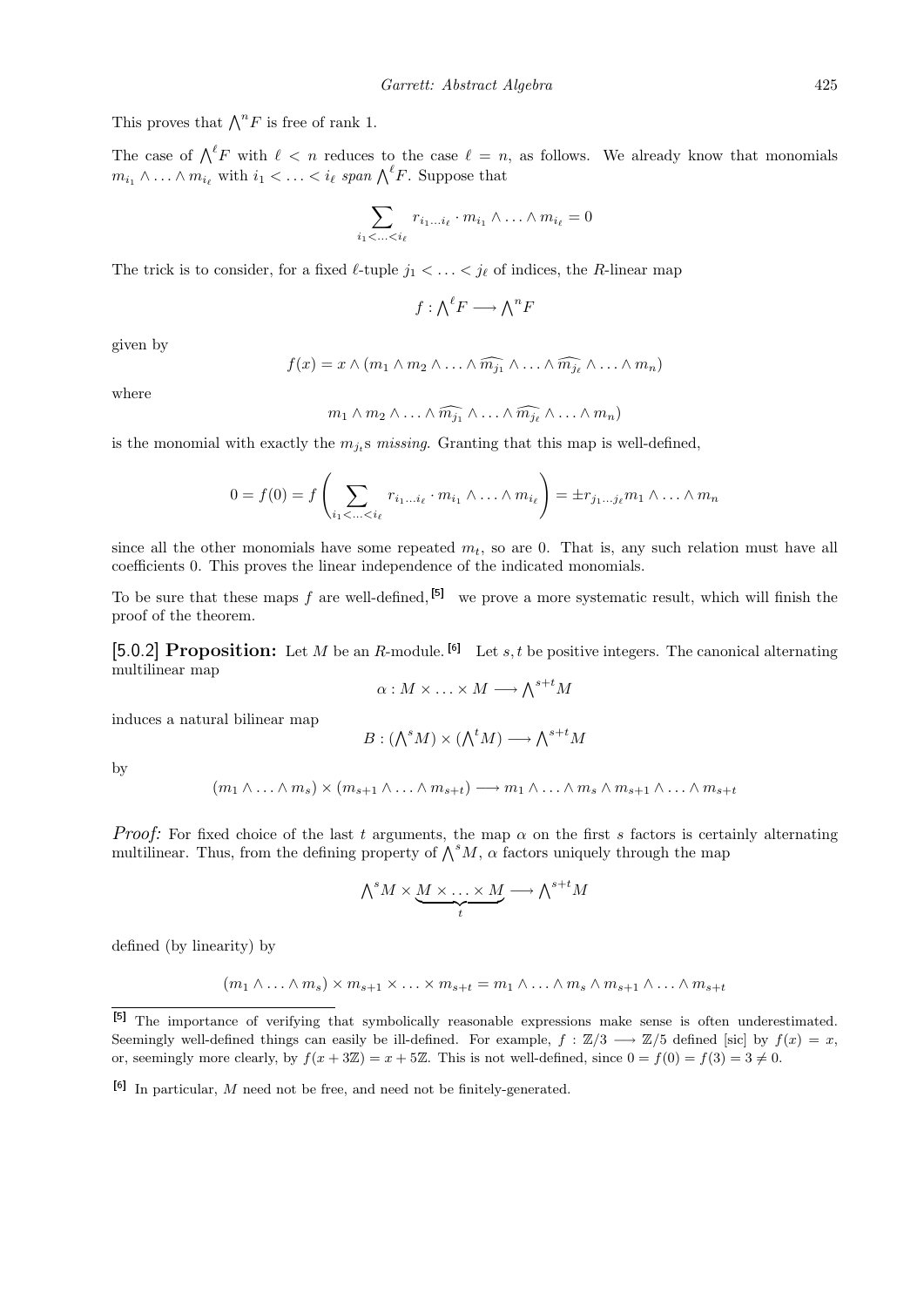Indeed, by the defining property of the exterior power, for each fixed choice of last  $t$  arguments the map is linear on  $\bigwedge^s M$ . Further, for fixed choice of first arguments  $\alpha$  on the last t arguments is alternating multilinear, so  $\alpha$  factors through the expected map

$$
(\bigwedge^s M) \times (\bigwedge^t M) \longrightarrow \bigwedge^{s+t} M
$$

linear in the  $\bigwedge^t M$  argument for each choice of the first. That is, this map is bilinear. ////

#### 6. Determinants revisited

The fundamental idea is that for an endomorphism  $T$  of a free  $R$ -module  $M$  of rank  $n$  (with  $R$  commutative with unit), det  $T \in R$  is determined as

$$
T m_1 \wedge \ldots \wedge T m_n = (\det T) \cdot (m_1 \wedge \ldots \wedge m_n)
$$

Since  $\bigwedge^n M$  is free of rank 1, all R-linear endomorphisms are given by scalars: indeed, for an endomorphism A of a rank-1  $R$ -module with generator  $e$ ,

$$
A(re) = r \cdot Ae = r \cdot (s \cdot e)
$$

for all  $r \in$ , for some  $s \in R$ , since  $Ae \in R \cdot e$ .

This gives a *scalar* det T, intrinsically defined, assuming that we verify that this does what we want.

And certainly this would give a pleasant proof of the *multiplicativity* of determinants, since

$$
(\det ST) \cdot (m_1 \wedge \ldots \wedge m_n) = (ST)m_1 \wedge \ldots \wedge (ST)m_n = S(Tm_1) \wedge \ldots \wedge S(Tm_n)
$$

$$
= (\det S) (Tm_1 \wedge \ldots \wedge Tm_n) = (\det S) (\det T)(m_1 \wedge \ldots \wedge m_n)
$$

Note that we use the fact that

$$
(\det T) \cdot (m_1 \wedge \ldots \wedge m_n) = Tm_1 \wedge \ldots \wedge Tm_n
$$

for all *n*-tuples of elements  $m_i$  in  $F$ .

Let  $e_1, \ldots, e_n$  be the standard basis of  $k^n$ . Let  $v_1, \ldots, v_n$  be the columns of an n-by-n matrix. Let T be the endomorphism (of column vectors) given by (left multiplication by) that matrix. That is,  $Te_i = v_i$ . Then

$$
v_1 \wedge \ldots \wedge v_n = Te_1 \wedge \ldots \wedge Te_n = (\det T) \cdot (e_1 \wedge \ldots \wedge e_n)
$$

The leftmost expression in the latter line is an alternating multilinear  $\bigwedge^n (k^n)$ -valued function. (Not kvalued.) But since we know that  $\bigwedge^n(k^n)$  is one-dimensional, and is spanned by  $e_1 \wedge \ldots \wedge e_n$ , (once again) we know that there is a unique scalar  $\det T$  such that the right-hand equality holds. That is, the map

$$
v_1 \times \ldots \times v_n \longrightarrow \det T
$$

where T is the endomorphism given by the matrix with columns  $v_i$ , is an alternating k-valued map. And it is 1 for  $v_i = e_i$ .

This translation back to matrices verifies that our intrinsic determinant meets our earlier axiomatized requirements for a determinant.  $\frac{1}{100}$ 

Finally we note that the basic formula for determinants of matrices that followed from Artin's axiomatic characterization, at least in the case of entires in fields, is valid for matrices with entries in commutative rings (with units). That is, for an n-by-n matrix A with entries  $A_{ij}$  in a commutative ring R with unit,

$$
\det A = \sum_{\pi \in S_n} \sigma(\pi) A_{\pi(1),1} \dots A_{\pi(n),n}
$$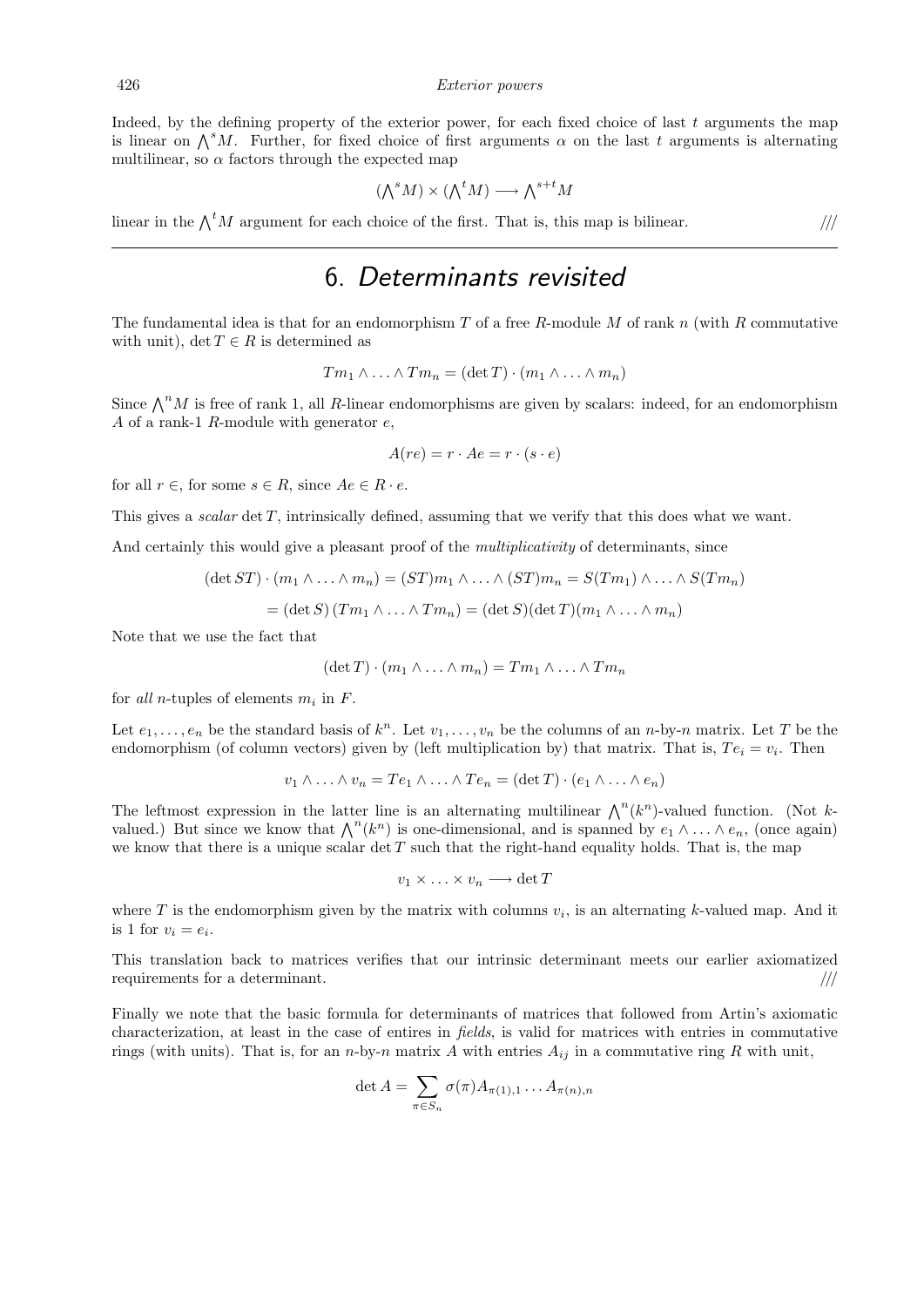where  $S_n$  is the symmetric group on n things and  $\sigma(\pi)$  is the sign function on permutations. Indeed, let  $v_1, \ldots, v_n$  be the rows of A, let  $e_1, \ldots, e_n$  be the standard basis (row) vectors for  $R^n$ , and consider A as an endomorphism of  $R^n$ . As in the previous argument,  $A \cdot e_j = e_j A = v_j$  (where A acts by right matrix multiplication). And  $v_i = \sum_j A_{ij} e_j$ . Then

$$
(\det A) e_1 \wedge \ldots \wedge e_n = (A \cdot e_1) \wedge \ldots \wedge (A \cdot e_n) = v_1 \wedge \ldots \wedge v_n = \sum_{i_1, \ldots, i_n} (A_{1i_1} e_{i_1}) \wedge \ldots \wedge (A_{ni_n} e_{i_n})
$$

$$
= \sum_{\pi \in S_n} (A_{1\pi(1)} e_{\pi(1)}) \wedge \ldots \wedge (A_{n\pi(n)} e_{\pi(n)}) = \sum_{\pi \in S_n} (A_{1\pi(1)} \ldots A_{n\pi(n)}) e_{\pi(1)} \wedge \ldots \wedge e_{\pi(n)}
$$

$$
= \sum_{\pi \in S_n} (A_{\pi^{-1}(1),1} \ldots A_{\pi^{-1}(n)}, n) \sigma(\pi) e_1 \wedge \ldots \wedge e_n
$$

by reordering the  $e_i$ s, using the alternating multilinear nature of  $\bigwedge^n(R^n)$ . Of course  $\sigma(\pi) = \sigma(\pi^{-1})$ . Replacing  $\pi$  by  $\pi^{-1}$  (thus replacing  $\pi^{-1}$  by  $\pi$ ) gives the desired

$$
(\det A) e_1 \wedge \ldots \wedge e_n = \sum_{\pi \in S_n} (A_{\pi(1),1} \ldots A_{\pi(n)}, n) \sigma(\pi) e_1 \wedge \ldots \wedge e_n
$$

Since  $e_1 \wedge \ldots \wedge e_n$  is an R-basis for the free rank-one R-module  $\bigwedge^n(R^n)$ , this proves that det A is given by the asserted formula.  $/$ ///

[6.0.1] **Remark:** Indeed, the point that  $e_1 \wedge \ldots \wedge e_n$  is an R-basis for the free rank-one R-module  $\bigwedge^n (R^n)$ , as opposed to being 0 or being annihilated by some non-zero elements of  $R$ , is exactly what is needed to make the earlier seemingly field-oriented arguments work more generally.

# 7. Minors of matrices

At first, one might be surprised at the following phenomenon.

Let

$$
M = \begin{pmatrix} a & b & c \\ x & y & z \end{pmatrix}
$$

with entries in some commutative ring R with unit. Viewing each of the two rows as a vector in  $R^3$ , inside  $\bigwedge^2 R^3$  we compute (letting  $e_1, e_2, e_3$  be the standard basis)

$$
(ae_1 + be_2 + ce_3) \wedge (xe_1 + ye_2 + ze_3)
$$
  
= 
$$
\begin{cases} \naxe_1 \wedge e_1 + aye_1 \wedge e_2 + aze_1 \wedge e_3 \\ \n+ bxe_2 \wedge e_1 + bye_2 \wedge e_2 + bze_2 \wedge e_3 \\ \n+ cxe_3 \wedge e_1 + cye_3 \wedge e_2 + cze_3 \wedge e_3 \n\end{cases}
$$
  
= 
$$
\begin{cases} \n0 &+ aye_1 \wedge e_2 + aze_1 \wedge e_3 \\ \n- cxe_1 \wedge e_3 + cye_2 \wedge e_3 + 0 \\ \n-cxe_1 \wedge e_3 + cye_2 \wedge e_3 + 0 \n\end{cases}
$$
  
= 
$$
(ay - bx) e_1 \wedge e_2 + (az - cx) e_1 \wedge e_3 + (bz - cy) e_2 \wedge e_3
$$
  
= 
$$
\begin{vmatrix} a & b \\ x & y \end{vmatrix} e_1 \wedge e_2 + \begin{vmatrix} a & c \\ x & z \end{vmatrix} e_1 \wedge e_3 + \begin{vmatrix} b & c \\ y & z \end{vmatrix} e_2 \wedge e_3
$$

where, to fit it on a line, we have written

$$
\begin{vmatrix} a & b \\ x & y \end{vmatrix} = \det \begin{pmatrix} a & b \\ x & y \end{pmatrix}
$$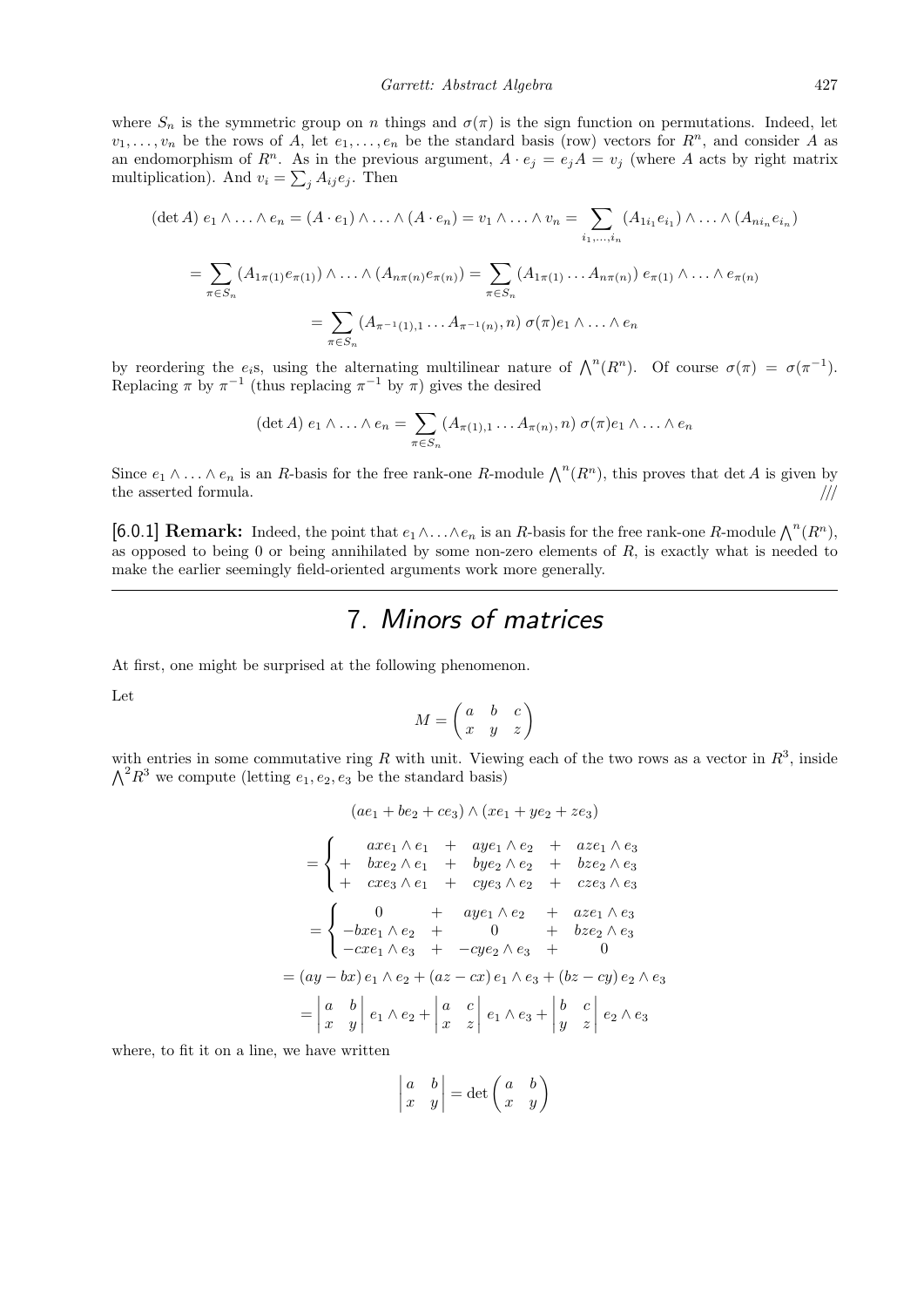#### That is, the coefficients in the second exterior power are the determinants of the two-by-two minors.

At some point it becomes unsurprising to have

[7.0.1] Proposition: Let M be an  $m$ -by-n matrix with  $m < n$ , entries in a commutative ring R with identity. Viewing the rows  $M_1, \ldots, M_m$  of M as elements of  $R^n$ , and letting  $e_1, \ldots, e_n$  be the standard basis of  $R^n$ , in  $\bigwedge^m R^n$ 

$$
M_1 \wedge \ldots \wedge M_n = \sum_{i_1 < \ldots < i_m} \det(M^{i_1 \ldots i_m}) \cdot e_{i_1} \wedge \ldots \wedge e_{i_m}
$$

 $M_i = \sum$ j

 $r_{ij} e_j$ 

where  $M^{i_1...i_m}$  is the m-by-m matrix consisting of the  $i_1^{th}, i_2^{th}, \ldots, i_m^{th}$  columns of M.

Proof: Write

Then

$$
M_1 \wedge \ldots \wedge M_m = \sum_{i_1, \ldots, i_m} (M_{1i_1} e_{i_1}) \wedge (M_{2i_2} e_{i_2}) \wedge \ldots \wedge (M_{mi_m} e_{i_n})
$$
  

$$
= \sum_{i_1, \ldots, i_m} M_{1i_1} \ldots M_{mi_m} e_{i_1} \wedge e_{i_2} \wedge \ldots \wedge e_{i_m}
$$
  

$$
= \sum_{i_1 < \ldots < i_m} \sum_{\pi \in S_m} \sigma(\pi) M_{1, i_{\pi(1)}} \ldots M_{m, i_{\pi(i)}} e_{i_1} \wedge \ldots \wedge e_{i_m}
$$
  

$$
= \sum_{i_1 < \ldots < i_m} \det M^{i_1 \ldots i_m} e_{i_1} \wedge \ldots \wedge e_{i_m}
$$

where we reorder the  $e_{i_j}s$  via  $\pi$  in the permutations group  $S_m$  of  $\{1, 2, ..., m\}$  and  $\sigma(\pi)$  is the sign function on permutation. This uses the general formula for the determinant of an  $n$ -by- $n$  matrix, from above. ///

#### 8. Uniqueness in the structure theorem

Exterior powers give a decisive trick to give an elegant proof of the uniqueness part of the structure theorem for finitely-generated modules over principal ideal domains. This will be the immediate application of

[8.0.1] Proposition: Let R be a commutative ring with identity. Let M be a free R-module with R-basis  $m_1, \ldots, m_n$ . Let  $d_1, \ldots, d_n$  be elements of R, and let

$$
N = R \cdot d_1 m_1 \oplus \ldots \oplus R \cdot d_n m_n \subset M
$$

Then, for any  $1 < \ell \in \mathbb{Z}$ , we have

$$
\bigwedge^{\ell} N = \bigoplus_{j_1 < \ldots < j_{\ell}} R \cdot (d_{j_1} \ldots d_{j_{\ell}}) \cdot (m_{j_1} \wedge \ldots \wedge m_{j_{\ell}}) \subset \bigwedge^{\ell} M
$$

[8.0.2] **Remark:** We do not need to assume that R is a PID, nor that  $d_1 | \dots | d_n$ , in this proposition.

*Proof:* Without loss of generality, by re-indexing, suppose that  $d_1, \ldots, d_t$  are non-zero and  $d_{t+1} = d_{t+2}$  $\ldots = d_n = 0$ . We have already shown that the ordered monomials  $m_{j_1} \wedge \ldots \wedge m_{j_\ell}$  are a basis for the free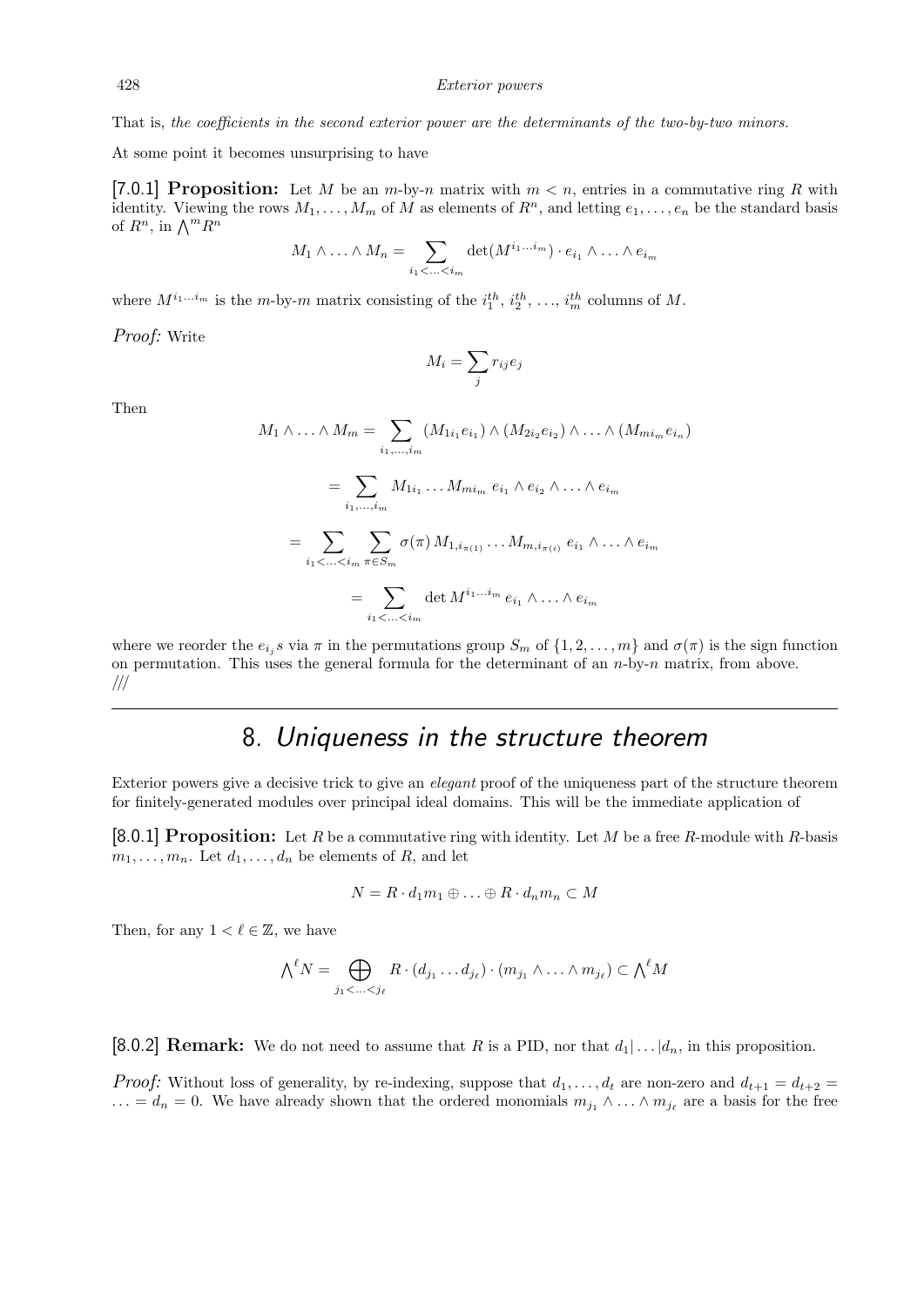R-module  $\bigwedge^{\ell}M$ , whether or not R is a PID. Similarly, the basis  $d_1m_1, \ldots, d_tm_t$  for N yields a basis of the  $\ell$ -fold monomials for  $\bigwedge^{\ell} N$ , namely

$$
d_{j_1}m_{j_1}\wedge\ldots\wedge d_{j_\ell}m_{j_\ell}\quad\text{with }j_1<\ldots
$$

By the multilinearity,

$$
d_{j_1}m_{j_1}\wedge \ldots \wedge d_{j_\ell}m_{j_\ell}=(d_{j_1}d_{j_2}\ldots d_{j_\ell})\cdot (m_{j_1}\wedge \ldots \wedge m_{j_\ell})
$$

This is all that is asserted.  $/$ ///

At last, we prove the uniqueness of elementary divisors.

[8.0.3] Corollary: Let R be a principal ideal domain. Let M be a finitely-generated free R-module, and N a submodule of M. Then there is a basis  $m_1, \ldots, m_n$  of M and elementary divisors  $d_1 | \ldots | d_n$  in R such that

$$
N = Rd_1m_1 \oplus \ldots \oplus Rd_n m_n
$$

The ideals  $Rd_i$  are uniquely determined by  $M, N$ .

*Proof:* The *existence* was proven much earlier. Note that the *highest* elementary divisor  $d_n$ , or, really, the ideal  $Rd_n$ , is determined *intrinsically* by the property

$$
Rd_n = \{r \in R : r \cdot (M/N) = 0\}
$$

since  $d_n$  is a least common multiple of all the  $d_i$ s. That is,  $Rd_n$  is the **annihilator** of  $M/N$ .

Suppose that t is the last index so that  $d_t \neq 0$ , so  $d_1, \ldots, d_t$  are non-zero and  $d_{t+1} = d_{t+2} = \ldots = d_n = 0$ . Using the proposition, the annihilator of  $\bigwedge^2 M/\bigwedge^2 N$  is  $R \cdot d_{t-1}d_t$ , since  $d_{t-1}$  and  $d_t$  are the two largest non-zero elementary divisors. Since  $Rd_t$  is uniquely determined,  $Rd_{t-1}$  is uniquely determined.

Similarly, the annihilator of  $\bigwedge^t M/\bigwedge^t N$  is  $Rd_{t-i+1} \ldots d_{t-1}d_t$ , which is uniquely determined. By induction,  $d_t, d_{t-1}, \ldots, d_{t-i+2}$  are uniquely determined. Thus,  $d_{t-i+1}$  is uniquely determined. ////

## 9. Cartan's lemma

To further illustrate computations in exterior algebra, we prove a result that arises in differential geometry, often accidentally disguised as something more than the simple exterior algebra it is.

[9.0.1] Proposition: *(Cartan)* Let V be a vector space over a field k. Let  $v_1, \ldots, v_n$  be linearly independent vectors in V. Let  $w_1, \ldots, w_n$  be any vectors in V. Then

$$
v_1 \wedge w_1 + \ldots + v_n \wedge w_n = 0
$$

if and only if there is a *symmetric* matrix with entries  $A_{ij} \in k$  such that

$$
w_i = \sum_i A_{ij} v_j
$$

*Proof:* First, prove that if the identity holds, then the  $w_j$ 's lie in the span of the  $v_i$ 's. Suppose not. Then, by renumbering for convenience, we can suppose that  $w_1, v_1, \ldots, v_n$  are linearly independent. Let  $\eta = v_2 \wedge \ldots \wedge v_n$ . Then

$$
(v_1 \wedge w_1 + \ldots + v_n \wedge w_n) \wedge \eta = 0 \wedge \eta = 0 \in \bigwedge^{n+1} V
$$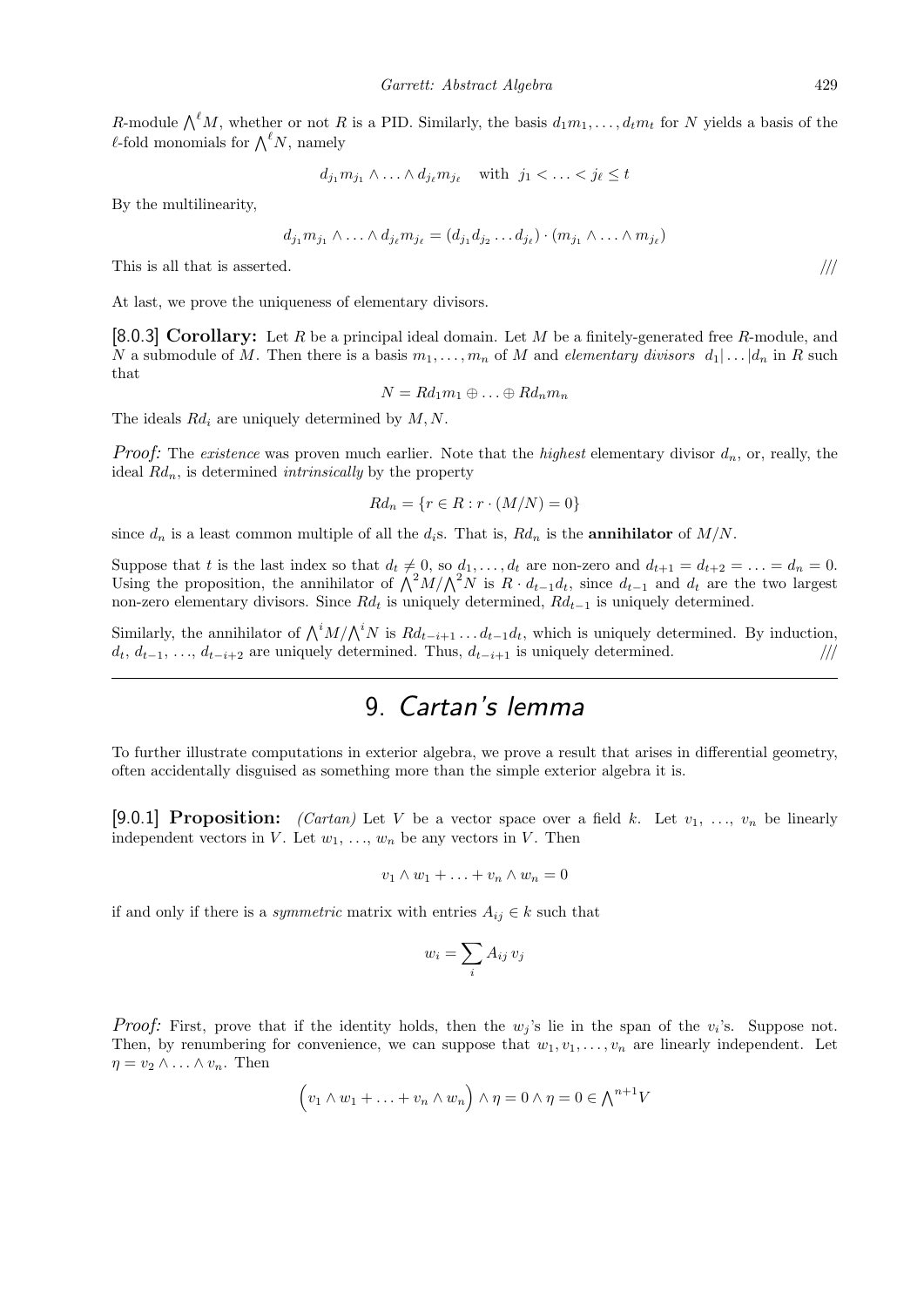On the other hand, the exterior products of  $\eta$  with all summands but the first are 0, since some  $v_i$  with  $i \geq 2$ is repeated. Thus,

$$
(v_1 \wedge w_1 + \ldots + v_n \wedge w_n) \wedge \eta = v_1 \wedge w_1 \wedge \eta = v_1 \wedge w_1 \wedge v_2 \wedge \ldots \wedge v_n \neq 0
$$

This contradiction proves that the  $w_j$ 's do all lie in the span of the  $v_i$ 's if the identity is satisfied. Let  $A_{ij}$ be elements of k expressing the  $w_j$ 's as linear combinations

$$
w_i = \sum_i A_{ij} v_j
$$

We need to prove that  $A_{ij} = A_{ji}$ .

Let

$$
\omega = v_1 \wedge \ldots \wedge v_n \in \bigwedge^n V
$$

By our general discussion of exterior powers, by the linear independence of the  $v_i$  this is non-zero. For  $1 \leq i \leq n$ , let

$$
\omega_i = v_1 \wedge \ldots \wedge \widehat{v_i} \wedge \ldots \wedge v_n \in \bigwedge^{n-1} V
$$

where the hat indicates omission. In any linear combination  $v = \sum_j c_j v_j$  we can pick out the *i*<sup>th</sup> coefficient by exterior product with  $\omega_i$ , namely

$$
v \wedge \omega_i = \left(\sum_j c_j v_j\right) \wedge \omega_i = \sum_j c_j v_j \wedge \omega_i = c_i v_i \wedge \omega_i = (-1)^{i-1} c_i \omega
$$

For  $i < j$ , let

$$
\omega_{ij} = v_1 \wedge \ldots \wedge \widehat{v_i} \wedge \ldots \wedge \widehat{v_j} \wedge \ldots \wedge v_n \in \bigwedge^{n-2} V
$$

Then, using the hypothesis of the lemma,

$$
0 \wedge \omega_{ij} = \left( v_1 \wedge w_1 + \ldots + v_n \wedge w_n \right) \wedge \omega_{ij} = v_1 \wedge w_1 \wedge \omega_{ij} + \ldots + v_n \wedge w_n \wedge \omega_{ij}
$$

$$
= v_i \wedge w_i \wedge \omega_{ij} + v_j \wedge w_j \wedge \omega_{ij}
$$

since all the other monomials vanish, having repeated factors. Thus, moving things around slightly,

$$
w_i \wedge v_i \wedge \omega_{ij} = -w_j \wedge v_j \wedge \omega_{ij}
$$

By moving the  $v_i$  and  $v_j$  across, flipping signs as we go, with  $i < j$ , we have

$$
v_i \wedge \omega_{ij} = (-1)^{i-1} \omega_j \qquad \qquad v_j \wedge \omega_{ij} = (-1)^{j-2} \omega_i
$$

Expanding the equality  $w_i \wedge v_i \wedge \omega_{ij} = -w_j \wedge v_j \wedge \omega_{ij}$ , the left-hand side is

$$
w_i \wedge v_i \wedge \omega_{ij} = (-1)^{i-1} w_i \wedge \omega_i = (-1)^{i-1} \sum_k A_{ik} v_k \wedge \omega_j = (-1)^{i-1} A_{ij} v_i \wedge \omega_j = (-1)^{i-1} (-1)^{j-1} A_{ij} \omega
$$

while, similarly, the right-hand side is

$$
-w_j \wedge v_j \wedge \omega_{ij} = (-1)(-1)^{j-2} (-1)^{i-1} A_{ji} \omega
$$

Equating the transformed versions of left and right sides,

$$
A_{ij} = A_{ji}
$$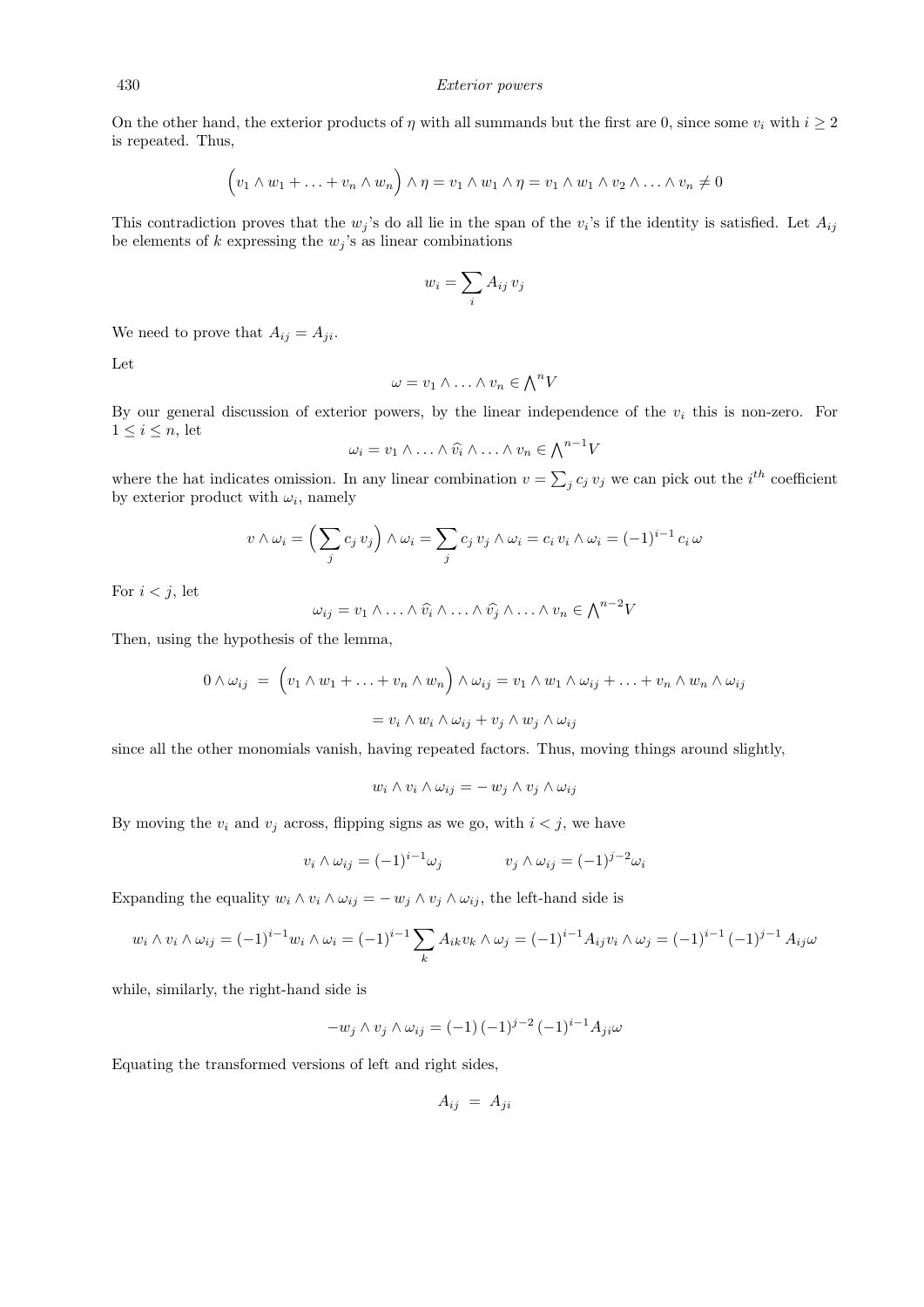Reversing this argument gives the converse. Specifically, suppose that  $w_i = \sum_j A_{ij} v_j$  with  $A_{ij} = A_{ji}$ . Let W be the span of  $v_1, \ldots, v_n$  inside W. Then running the previous computation backward directly yields

$$
(v_1 \wedge w_1 + \ldots + v_n \wedge w_n) \wedge \omega_{ij} = 0
$$

for all  $i < j$ . The monomials  $\omega_{ij}$  span  $\bigwedge^{n-2}W$  and we have shown the non-degeneracy of the pairing

$$
\bigwedge^{n-2}W \times \bigwedge^2 W \longrightarrow \bigwedge^n W \qquad \text{by} \qquad \alpha \times \beta \longrightarrow \alpha \wedge \beta
$$

Thus,

$$
v_1 \wedge w_1 + \ldots + v_n \wedge w_n = 0 \in \bigwedge^2 W \subset \bigwedge^2 V
$$

as claimed.  $/$ ///

# 10. Cayley-Hamilton Theorem

[10.0.1] Theorem:  $(Cayley-Hamilton)$  Let T be a k-linear endomorphism of a finite-dimensional vector space V over a field k. Let  $P_T(x)$  be the characteristic polynomial

$$
P_T(x) = \det(x \cdot 1_V - T)
$$

Then

 $P_T(T) = 0 \in \text{End}_k(V)$ 

[10.0.2] **Remarks:** Cayley and Hamilton proved the cases with  $n = 2, 3$  by direct computation. The theorem can be made a corollary of the structure theorem for finitely-generated modules over principal ideal domains, if certain issues are glossed over. For example, how should an indeterminate x act on a vectorspace? It would be premature to say that  $x \cdot 1_V$  acts as T on V, even though at the end this is exactly what is supposed to happen, because, if  $x = T$  at the outset, then  $P_T(x)$  is simply 0, and the theorem asserts nothing. Various misconceptions can be turned into false proofs. For example, it is not correct to argue that

$$
P_T(T) = \det(T - T) = \det 0 = 0
$$
 (incorrect)

However, the argument given just below is a *correct* version of this idea. Indeed, in light of these remarks, we must clarify what it means to *substitute*  $T$  for  $x$ . Incidental to the argument, *intrinsic* versions of *determinant* and *adjugate* (or *cofactor*) endomorphism are described, in terms of multi-linear algebra.

*Proof:* The module  $V \otimes_k k[x]$  is free of rank dim<sub>k</sub> V over k[x], and is the object associated to V on which the indeterminate x reasonably acts. Also, V is a k[T]-module by the action  $v \rightarrow Tv$ , so  $V \otimes_k k[x]$  is a  $k[T] \otimes_k k[x]$ -module. The **characteristic polynomial**  $P_T(x) \in k[x]$  of  $T \in End_k(V)$  is the determinant of  $1 \otimes x - T \otimes 1$ , defined intrinsically by

$$
\bigwedge_{k[x]}^{n} (T \otimes 1 - 1 \otimes x) = P_T(x) \cdot 1 \qquad \qquad (\text{where } n = \dim_k V = \text{rk}_{k[x]} V \otimes_k k[x])
$$

where the first 1 is the identity in  $k[x]$ , the second 1 is the identity map on V, and the last 1 is the identity map on  $\bigwedge_{k[x]}^n (V \otimes_k k[x])$ .

To *substitute* T for x is a special case of the following procedure. Let R be a commutative ring with 1, and M an R-module with  $1 \cdot m = m$  for all  $m \in M$ . For an ideal I of R, the quotient  $M/I \cdot M$  is the natural associated  $R/I$ -module, and every R-endomorphism  $\alpha$  of M such that

$$
\alpha(I \cdot M) \ \subset \ I \cdot M
$$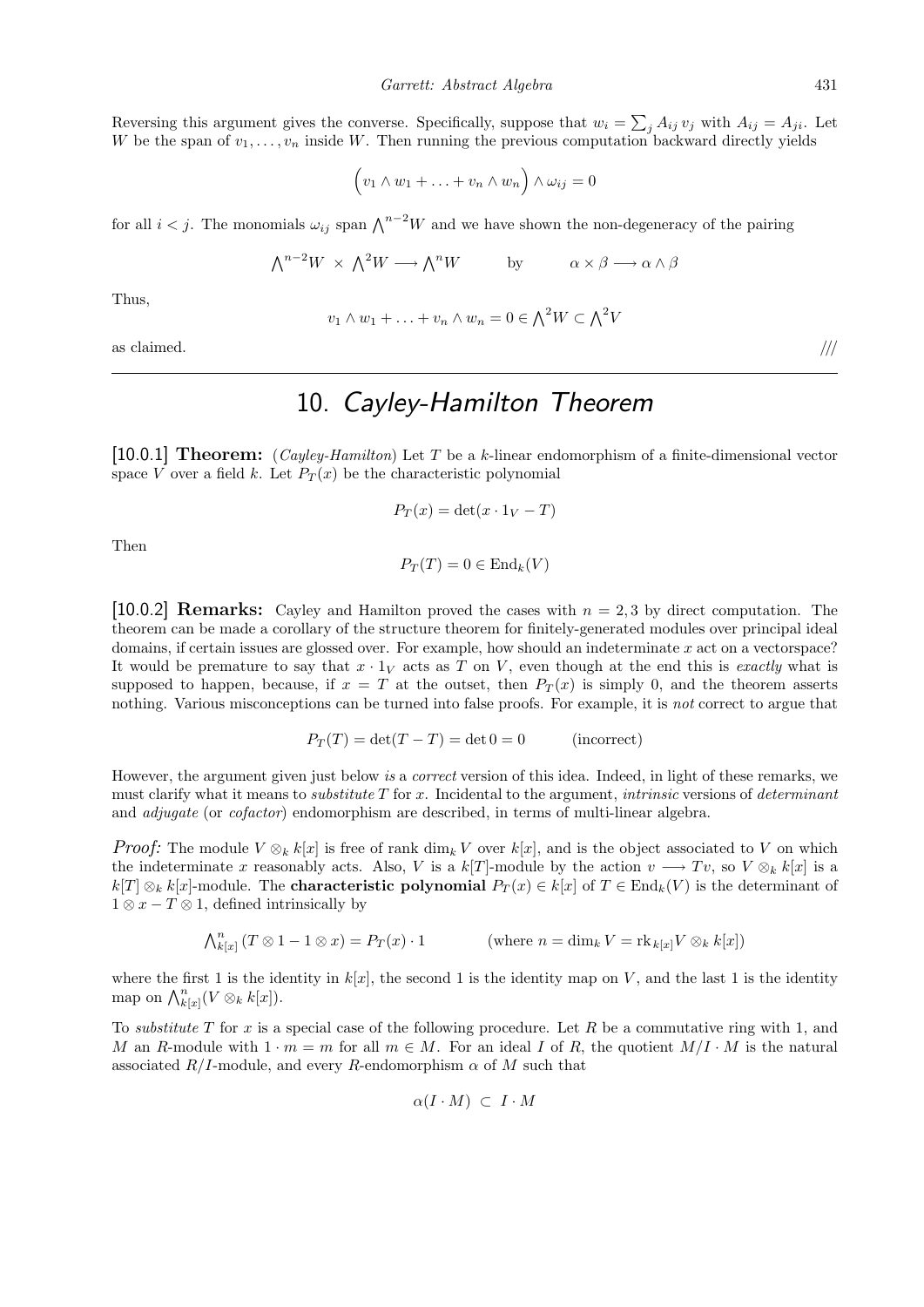descends to an  $R/I$ -endomorphism of  $M/I \cdot M$ . In the present situation,

$$
R = k[T] \otimes_k k[x] \qquad \qquad M = V \otimes_k k[x]
$$

and I is the ideal generated by  $1 \otimes x - T \otimes 1$ . Indeed,  $1 \otimes x$  is the image of x in this ring, and  $T \otimes 1$  is the image of T. Thus,  $1 \otimes x - T \otimes 1$  should map to 0.

To prove that  $P_T(T) = 0$ , we will factor  $P_T(x) \cdot 1$  so that after substituting T for x the resulting endomorphism  $P_T(T)$  · 1 has a literal factor of  $T - T = 0$ . To this end, consider the natural k[x]-bilinear map

$$
\langle,\rangle\;:\;\textstyle{\bigwedge}^{n-1}_{k[x]}V\otimes_{k}k[x]\;\;\times\;\;V\otimes_{k}k[x]\;\;\longrightarrow\;\;{\bigwedge}^n_{k[x]}V\otimes_{k}k[x]
$$

of free k[x]-modules, identifying  $V \otimes_k k[x]$  with its first exterior power. Letting  $A = 1 \otimes x - T \otimes 1$ , for all  $m_1, \ldots, m_n$  in  $V \otimes_k k[x]$ ,

$$
\langle \bigwedge^{n-1} A(m_1 \wedge \ldots \wedge m_{n-1}), \, Am_n \rangle \ = \ P_T(x) \cdot m_1 \wedge \ldots \wedge m_n
$$

By definition, the *adjugate* or *cofactor* endomorphism  $A^{adg}$  of A is the adjoint of  $\Lambda^{n-1}A$  with respect to this pairing. Thus,

$$
\langle m_1 \wedge \ldots \wedge m_{n-1}, (A^{adg} \circ A) m_n \rangle = P_T(x) \cdot m_1 \wedge \ldots \wedge m_n
$$

and, therefore,

$$
A^{\text{adg}} \circ A = P_T(x) \cdot 1 \quad (\text{on } V \otimes_k k[x])
$$

Since  $\langle , \rangle$  is k[x]-bilinear,  $A^{adg}$  is a k[x]-endomorphism of  $V \otimes_k k[x]$ . To verify that  $A^{adg}$  commutes with  $T \otimes 1$ , it suffices to verify that  $A^{adg}$  commutes with A. To this end, further extend scalars on all the free  $k[x]$ -modules  $\bigwedge_{k[x]}^{ell} V \otimes_k k[x]$  by tensoring with the field of fractions  $k(x)$  of  $k[x]$ . Then

$$
A^{\text{adg}} \cdot A = P_T(x) \cdot 1 \qquad (\text{now on } V \otimes_k k(x))
$$

Since  $P_T(x)$  is monic, it is non-zero, hence, invertible in  $k(x)$ . Thus, A is invertible on  $V \otimes_k k(x)$ , and

$$
A^{\text{adg}} = P_T(x) \cdot A^{-1} \quad (\text{on } V \otimes_k k(x))
$$

In particular, the corresponding version of  $A^{adg}$  commutes with A on  $V \otimes_k k(x)$ , and, thus,  $A^{adg}$  commutes with A on  $V \otimes_k k[x]$ .

Thus,  $A^{adg}$  descends to an  $R/I$ -linear endomorphism of  $M/I \cdot M$ , where

$$
R = k[T] \otimes_k k[x] \qquad M = V \otimes_k k[x] \qquad I = R \cdot A \qquad (\text{with } A = 1 \otimes x - T \otimes 1)
$$

That is, on the quotient  $M/I \cdot M$ ,

$$
(\text{image of})A^{\text{adg}} \cdot (\text{image of}) (1 \otimes x - T \otimes 1) = P_T(T) \cdot 1_{M/IM}
$$

The image of  $1 \otimes x - T \otimes 1$  here is 0, so

$$
(\text{image of})A^{\text{adg}} \cdot 0 = P_T(T) \cdot 1_{M/IM}
$$

This implies that

$$
P_T(T) = 0 \qquad \qquad (\text{on } M/IM)
$$

Note that the composition

$$
V \longrightarrow V \otimes_k k[x] = M \longrightarrow M/IM
$$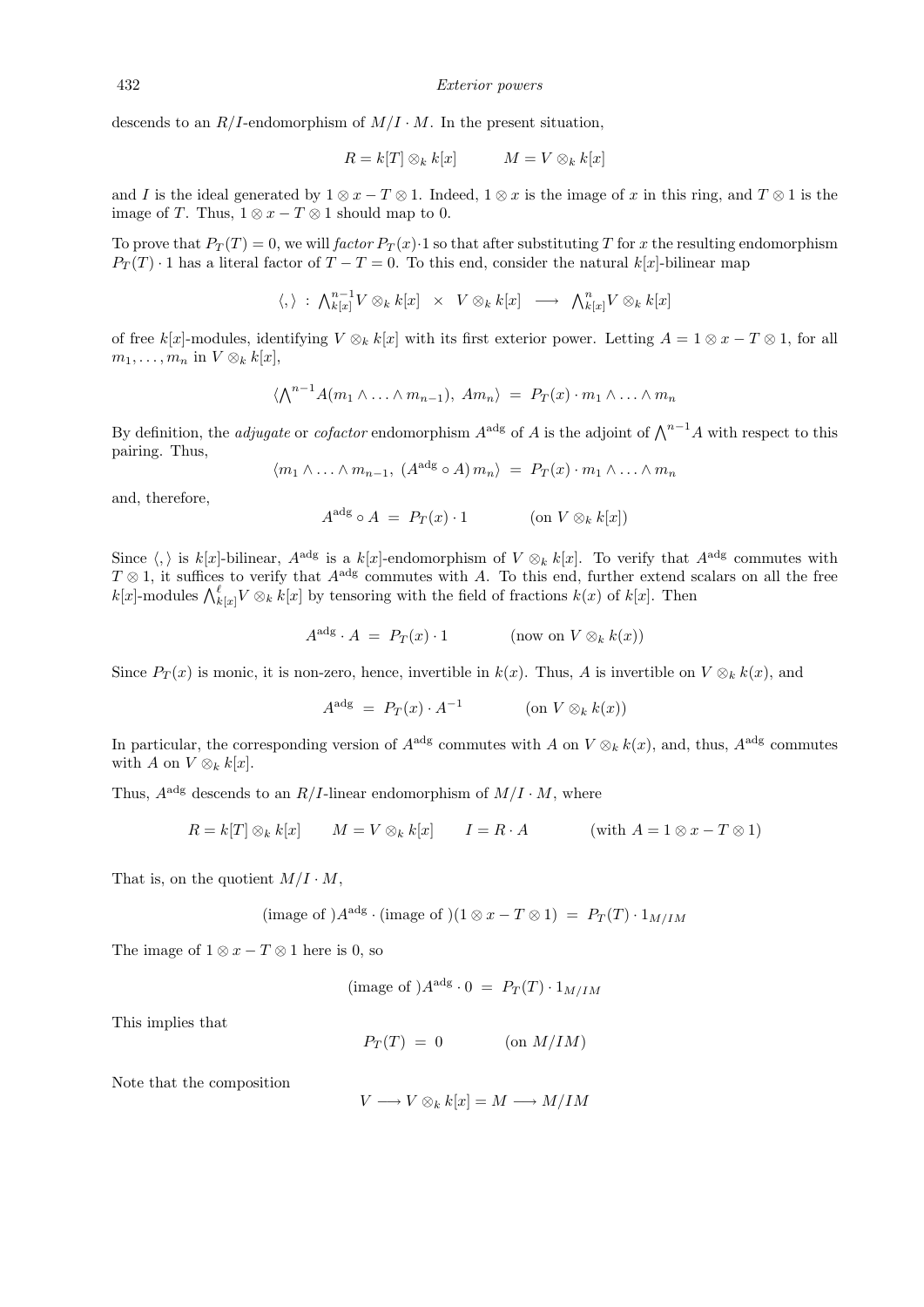is an isomorphism of  $k[T]$ -modules, and, a *fortiori*, of k-vectorspaces.  $/$ ///

[10.0.3] Remark: This should not be the first discussion of this result seen by a novice. However, all the issues addressed are genuine!

#### 11. Worked examples

[28.1] Consider the injection  $\mathbb{Z}/2 \longrightarrow \mathbb{Z}/4$  which maps

 $t: x + 2\mathbb{Z} \longrightarrow 2x + 4\mathbb{Z}$ 

Show that the induced map

 $t \otimes 1_{\mathbb{Z}/2} : \mathbb{Z}/2 \otimes_{\mathbb{Z}} \mathbb{Z}/2 \longrightarrow \mathbb{Z}/4 \otimes_{\mathbb{Z}} \mathbb{Z}/2$ 

is no longer an injection.

We claim that  $t \otimes 1$  is the 0 map. Indeed,

$$
(t \otimes 1)(m \otimes n) = 2m \otimes n = 2 \cdot (m \otimes n) = m \otimes 2n = m \otimes 0 = 0
$$

for all  $m \in \mathbb{Z}/2$  and  $n \in \mathbb{Z}/2$ .

[28.2] Prove that if  $s : M \longrightarrow N$  is a *surjection* of Z-modules and X is any other Z module, then the induced map

$$
s\otimes 1_Z: M\otimes_\mathbb{Z} X\longrightarrow N\otimes_\mathbb{Z} X
$$

is still surjective.

Given  $\sum_i n_i \otimes x_i$  in  $N \otimes_{\mathbb{Z}} X$ , let  $m_i \in M$  be such that  $s(m_i) = n_i$ . Then

$$
(s \otimes 1)(\sum_i m_i \otimes x_i) = \sum_i s(m_i) \otimes x_i = \sum_i n_i \otimes x_i
$$
 so the map is surjective.

[11.0.1] **Remark:** Note that the only issue here is hidden in the verification that the induced map  $s \otimes 1$ exists.

[28.3] Give an example of a surjection  $f : M \longrightarrow N$  of  $\mathbb{Z}$ -modules, and another  $\mathbb{Z}$ -module X, such that the induced map

 $f \circ - : \text{Hom}_{\mathbb{Z}}(X, M) \longrightarrow \text{Hom}_{\mathbb{Z}}(X, N)$ 

(by post-composing) fails to be surjective.

Let  $M = \mathbb{Z}$  and  $N = \mathbb{Z}/n$  with  $n > 0$ . Let  $X = \mathbb{Z}/n$ . Then

$$
\operatorname{Hom}_{\mathbb{Z}}(X,M) = \operatorname{Hom}_{\mathbb{Z}}(\mathbb{Z}/n,\mathbb{Z}) = 0
$$

since

$$
0 = \varphi(0) = \varphi(nx) = n \cdot \varphi(x) \in \mathbb{Z}
$$

so (since *n* is not a 0-divisor in  $\mathbb{Z}$ )  $\varphi(x) = 0$  for all  $x \in \mathbb{Z}/n$ . On the other hand,

$$
\operatorname{Hom}_{\mathbb{Z}}(X,N) = \operatorname{Hom}_{\mathbb{Z}}(\mathbb{Z}/n, \mathbb{Z}/n) \approx \mathbb{Z}/n \neq 0
$$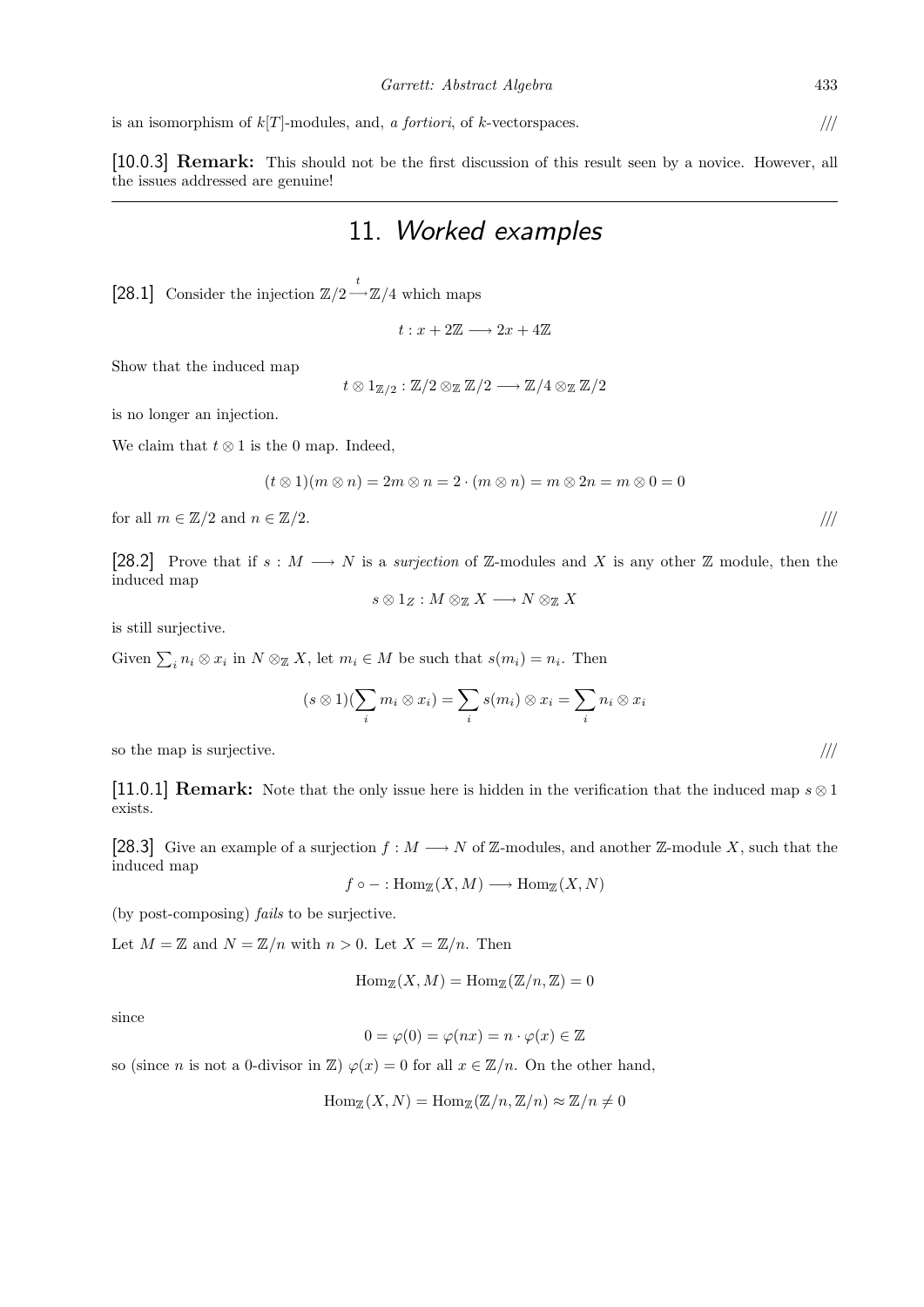Thus, the map cannot possibly be surjective.  $\frac{1}{10}$ 

[28.4] Let  $G: \{\mathbb{Z} \text{ -- modules}\}\longrightarrow \{\text{sets}\}\$  be the functor that forgets that a module is a module, and just retains the underlying set. Let  $F : \{ \text{sets} \} \longrightarrow \{ \mathbb{Z} - \text{modules} \}$  be the functor which creates the free module FS on the set S (and keeps in mind a map  $i: S \longrightarrow FS$ ). Show that for any set S and any Z-module M

$$
\operatorname{Hom}_{\mathbb{Z}}(FS, M) \approx \operatorname{Hom}_{\text{sets}}(S, GM)
$$

Prove that the isomorphism you describe is *natural* in S. (It is also natural in M, but don't prove this.)

Our definition of free module says that  $FS = X$  is free on a (set) map  $i : S \longrightarrow X$  if for every set map  $\varphi: S \longrightarrow M$  with R-module M gives a unique R-module map  $\Phi: X \longrightarrow M$  such that the diagram



commutes. Of course, given  $\Phi$ , we obtain  $\varphi = \Phi \circ i$  by composition (in effect, restriction). We claim that the required isomorphism is

$$
\operatorname{Hom}_{\mathbb{Z}}(FS, M) \xleftarrow{\Phi \longleftrightarrow \varphi} \operatorname{Hom}_{\text{sets}}(S, GM)
$$

Even prior to naturality, we must prove that this is a bijection. Note that the set of maps of a set into an R-module has a natural structure of R-module, by

$$
(r \cdot \varphi)(s) = r \cdot \varphi(s)
$$

The map in the direction  $\varphi \longrightarrow \Phi$  is an *injection*, because two maps  $\varphi, \psi$  mapping  $S \longrightarrow M$  that induce the same map  $\Phi$  on X give  $\varphi = \Phi \circ i = \psi$ , so  $\varphi = \psi$ . And the map  $\varphi \longrightarrow \Phi$  is *surjective* because a given  $\Phi$  is induced from  $\varphi = \Phi \circ i$ .

For naturality, for fixed S and M let the map  $\varphi \longrightarrow \Phi$  be named  $j_{S,M}$ . That is, the isomorphism is

$$
\operatorname{Hom}_{\mathbb{Z}}(FS, M) \xleftarrow{j_{S,X}} \operatorname{Hom}_{\text{sets}}(S, GM)
$$

To show naturality in S, let  $f : S \longrightarrow S'$  be a set map. Let  $i' : S' \longrightarrow X'$  be a free module on S'. That is,  $X' = FS'$ . We must show that

$$
\text{Hom}_{\mathbb{Z}}(FS, M) \xleftarrow{j_{S,M}} \text{Hom}_{\text{sets}}(S, GM)
$$
\n
$$
\leftarrow \circ Ff \qquad \qquad \downarrow \circ f
$$
\n
$$
\text{Hom}_{\mathbb{Z}}(FS', M) \xleftarrow{j_{S',M}} \text{Hom}_{\text{sets}}(S', GM)
$$

commutes, where – ◦ f is pre-composition by f, and – ◦ Ff is pre-composition by the induced map  $Ff : FS \longrightarrow FS'$  on the free modules  $X = FS$  and  $X' = FS'$ . Let  $\varphi \in \text{Hom}_{set}(S', GM)$ , and  $x = \sum_{s} r_s \cdot i(s) \in X = FS$ , Go up, then left, in the diagram, computing,

$$
(j_{S,M} \circ (-\circ f))(\varphi)(x) = j_{S,M}(\varphi \circ f)(x) = j_{S,M}(\varphi \circ f)\left(\sum_s r_s i(s)\right) = \sum_s r_s(\varphi \circ f)(s)
$$

On the other hand, going left, then up, gives

$$
((-\circ Ff) \circ j_{S',M})(\varphi)(x) = (j_{S',M}(\varphi) \circ Ff)(x) = (j_{S',M}(\varphi)) Ff(x)
$$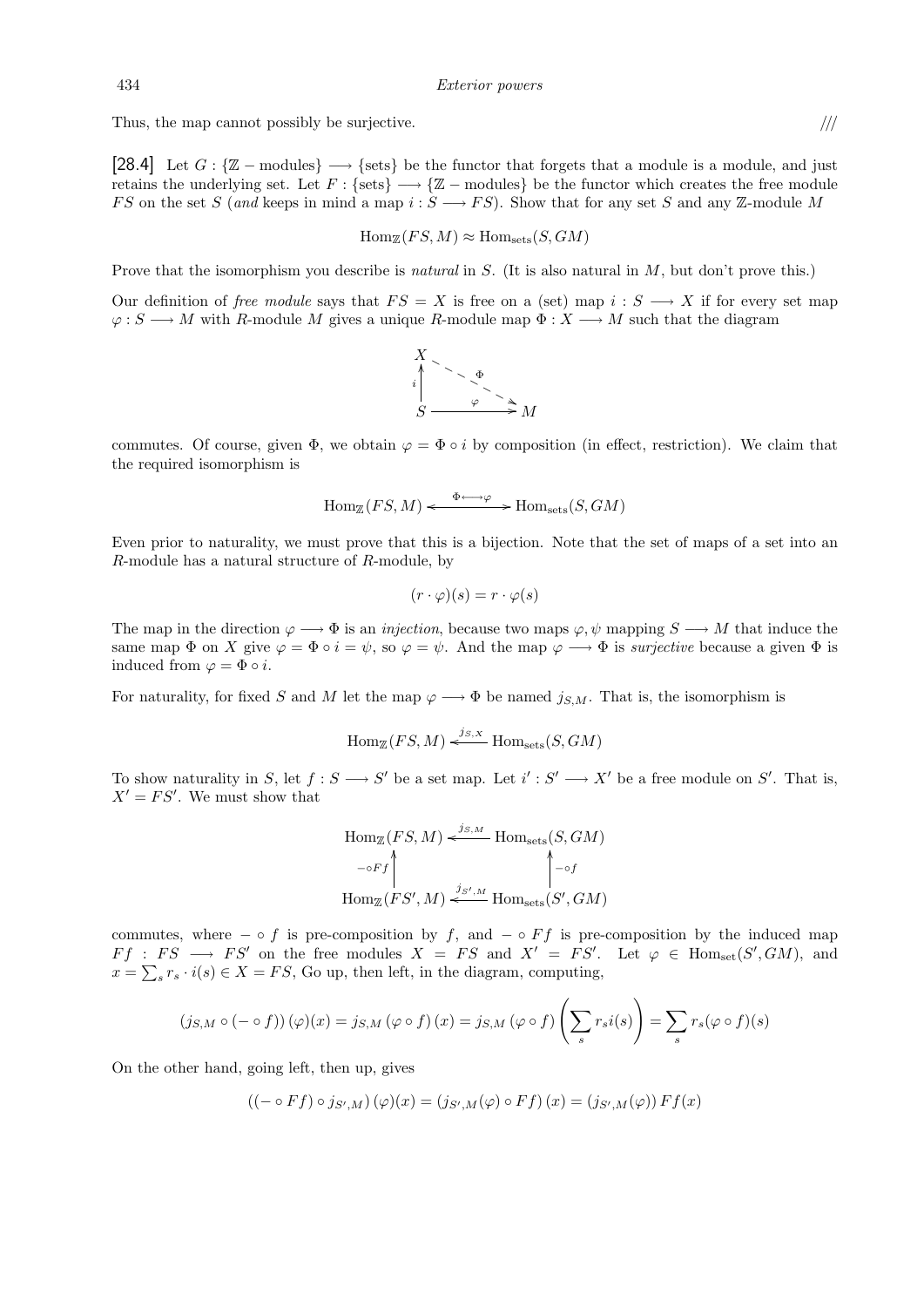$$
= (j_{S',M}(\varphi)) \left( \sum_s r_s i'(fs) \right) = \sum_s r_s \varphi(fs)
$$

These are the same.

[28.5] Let  $M = \begin{pmatrix} m_{21} & m_{22} & m_{23} \\ m_{31} & m_{32} & m_{33} \end{pmatrix}$  be a 2-by-3 integer matrix, such that the *gcd* of the three 2-by-2 minors is 1. Prove that there exist three integers  $m_{11}, m_{12}, m_{33}$  such that

$$
\det\begin{pmatrix} m_{11} & m_{12} & m_{13} \\ m_{21} & m_{22} & m_{23} \\ m_{31} & m_{32} & m_{33} \end{pmatrix} = 1
$$

This is the easiest of this and the following two examples. Namely, let  $M_i$  be the 2-by-2 matrix obtained by omitting the  $i^{th}$  column of the given matrix. Let  $a, b, c$  be integers such that

$$
a \det M_1 - b \det M_2 + c \det M_3 = \gcd(\det M_1, \det M_2, \det M_3) = 1
$$

Then, expanding by minors,

$$
\det \begin{pmatrix} a & b & c \\ m_{21} & m_{22} & m_{23} \\ m_{31} & m_{32} & m_{33} \end{pmatrix} = a \det M_1 - b \det M_2 + c \det M_3 = 1
$$

as desired.  $/$ ///

[28.6] Let  $a, b, c$  be integers whose gcd is 1. Prove (without manipulating matrices) that there is a 3-by-3 integer matrix with top row  $(a\; b\; c)$  with determinant 1.

Let  $F = \mathbb{Z}^3$ , and  $E = \mathbb{Z} \cdot (a, b, c)$ . We claim that, since  $gcd(a, b, c) = 1$ ,  $F/E$  is torsion-free. Indeed, for  $(x, y, z) \in F = \mathbb{Z}^3$ ,  $r \in \mathbb{Z}$ , and  $r \cdot (x, y, z) \in E$ , there must be an integer t such that  $ta = rx$ ,  $tb = ry$ , and  $tc = rz.$  Let  $u, v, w$  be integers such that

$$
ua + vb + wz = \gcd(a, b, c) = 1
$$

Then the usual stunt gives

$$
t = t \cdot 1 = t \cdot (ua + vb + wz) = u(ta) + v(tb) + w(tc) = u(rx) + v(ry) + w(rz) = r \cdot (ux + vy + wz)
$$

This implies that r|t. Thus, dividing through by  $r, (x, y, z) \in \mathbb{Z} \cdot (a, b, c)$ , as claimed.

Invoking the Structure Theorem for finitely-generated Z-modules, there is a basis  $f_1, f_2, f_3$  for F and  $0 < d_1 \in \mathbb{Z}$  such that  $E = \mathbb{Z} \cdot d_1 f_1$ . Since  $F/E$  is torsionless,  $d_1 = 1$ , and  $E = \mathbb{Z} \cdot f_1$ . Further, since both  $(a, b, c)$  and  $f_1$  generate E, and  $\mathbb{Z}^{\times} = {\pm 1}$ , without loss of generality we can suppose that  $f_1 = (a, b, c)$ .

Let A be an endomorphism of  $F = \mathbb{Z}^3$  such that  $Af_i = e_i$ . Then, writing A for the matrix giving the endomorphism A,

$$
(a,b,c)\cdot A=(1,0,0)
$$

Since  $A$  has an inverse  $B$ ,

$$
1 = \det 1_3 = \det(AB) = \det A \cdot \det B
$$

so the determinants of A and B are in  $\mathbb{Z}^{\times} = {\pm 1}$ . We can adjust A by right-multiplying by

$$
\begin{pmatrix}\n1 & 0 & 0 \\
0 & 1 & 0 \\
0 & 0 & -1\n\end{pmatrix}
$$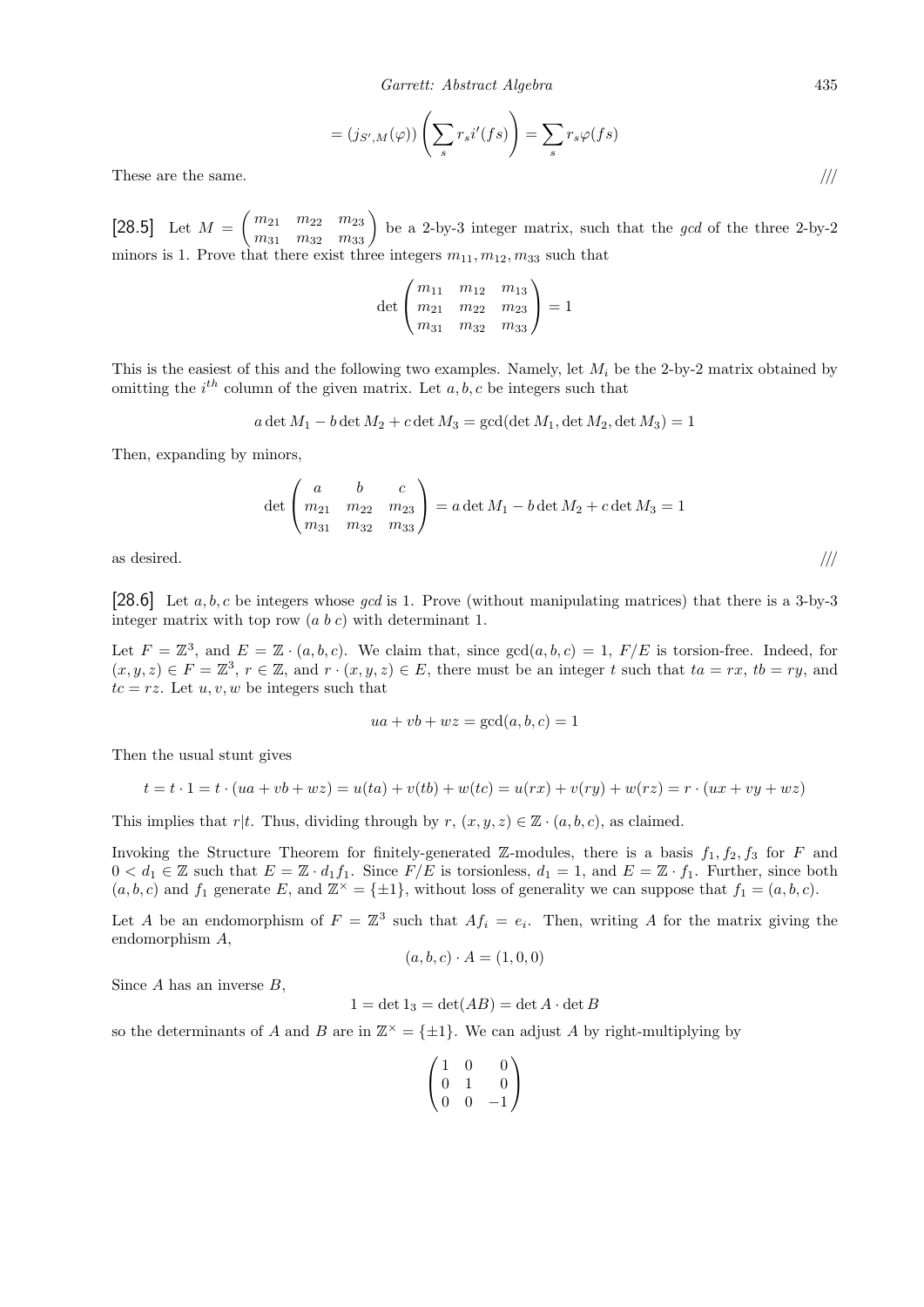to make det  $A = +1$ , and retaining the property  $f_1 \cdot A = e_1$ . Then

$$
A^{-1} = 1_3 \cdot A^{-1} = \begin{pmatrix} e_1 \\ e_2 \\ e_3 \end{pmatrix} \cdot A^{-1} = \begin{pmatrix} a & b & c \\ * & * & * \\ * & * & * \end{pmatrix}
$$

That is, the original  $(a, b, c)$  is the top row of  $A^{-1}$ , which has integer entries and determinant 1.

[28.7] Let

$$
M = \begin{pmatrix} m_{11} & m_{12} & m_{13} & m_{14} & m_{15} \\ m_{21} & m_{22} & m_{23} & m_{24} & m_{25} \\ m_{31} & m_{32} & m_{33} & m_{34} & m_{35} \end{pmatrix}
$$

and suppose that the gcd of all determinants of 3-by-3 minors is 1. Prove that there exists a 5-by-5 integer matrix  $\tilde{M}$  with  $M$  as its top 3 rows, such that det  $\tilde{M} = 1$ .

Let  $F = \mathbb{Z}^5$ , and let E be the submodule generated by the rows of the matrix. Since  $\mathbb Z$  is a PID and F is free,  $E$  is free.

Let  $e_1, \ldots, e_5$  be the standard basis for  $\mathbb{Z}^5$ . We have shown that the monomials  $e_{i_1} \wedge e_{i_2} \wedge e_{i_3}$  with  $i_1 < i_2 < i_3$ are a basis for  $\bigwedge^3 F$ . Since the gcd of the determinants of 3-by-3 minors is 1, some determinant of 3-by-3 minor is non-zero, so the rows of M are linearly independent over  $\mathbb{Q}$ , so E has rank 3 (rather than something less). The structure theorem tells us that there is a Z-basis  $f_1, \ldots, f_5$  for F and divisors  $d_1|d_2|d_3$  (all non-zero since  $E$  is of rank 3) such that

$$
E = \mathbb{Z} \cdot d_1 f_1 \oplus \mathbb{Z} \cdot d_2 f_2 \oplus \mathbb{Z} \cdot d_3 f_3
$$

Let  $i: E \longrightarrow F$  be the inclusion. Consider  $\bigwedge^3 : \bigwedge^3 E \longrightarrow \bigwedge^3 F$ . We know that  $\bigwedge^3 E$  has Z-basis

$$
d_1 f_1 \wedge d_2 f_2 \wedge d_3 f_3 = (d_1 d_2 d_3) \cdot (f_1 \wedge f_2 \wedge f_3)
$$

On the other hand, we claim that the coefficients of  $(d_1d_2d_3)\cdot(f_1\wedge f_2\wedge f_3)$  in terms of the basis  $e_{i_1}\wedge e_{i_2}\wedge e_{i_3}$ for  $\bigwedge^3 F$  are exactly (perhaps with a change of sign) the determinants of the 3-by-3 minors of M. Indeed, since both  $f_1, f_2, f_3$  and the three rows of M are bases for the rowspace of M, the  $f_i$ s are linear combinations of the rows, and *vice versa* (with integer coefficients). Thus, there is a 3-by-3 matrix with determinant  $\pm 1$ such that left multiplication of M by it yields a new matrix with rows  $f_1, f_2, f_3$ . At the same time, this changes the determinants of 3-by-3 minors by at most  $\pm$ , by the multiplicativity of determinants.

The hypothesis that the *gcd* of all these coordinates is 1 means exactly that  $\Lambda^3 F / \Lambda^3 E$  is torsion-free. (If the coordinates had a common factor  $d > 1$ , then d would annihilate the quotient.) This requires that  $d_1 d_2 d_3 = 1$ , so  $d_1 = d_2 = d_3 = 1$  (since we take these divisors to be positive). That is,

$$
E = \mathbb{Z} \cdot f_1 \oplus \mathbb{Z} \cdot f_2 \oplus \mathbb{Z} \cdot f_3
$$

Writing  $f_1, f_2$ , and  $f_3$  as row vectors, they are Z-linear combinations of the rows of M, which is to say that there is a 3-by-3 integer matrix  $L$  such that

$$
L \cdot M = \begin{pmatrix} f_1 \\ f_2 \\ f_3 \end{pmatrix}
$$

Since the  $f_i$  are also a Z-basis for E, there is another 3-by-3 integer matrix K such that

$$
M = K \cdot \begin{pmatrix} f_1 \\ f_2 \\ f_3 \end{pmatrix}
$$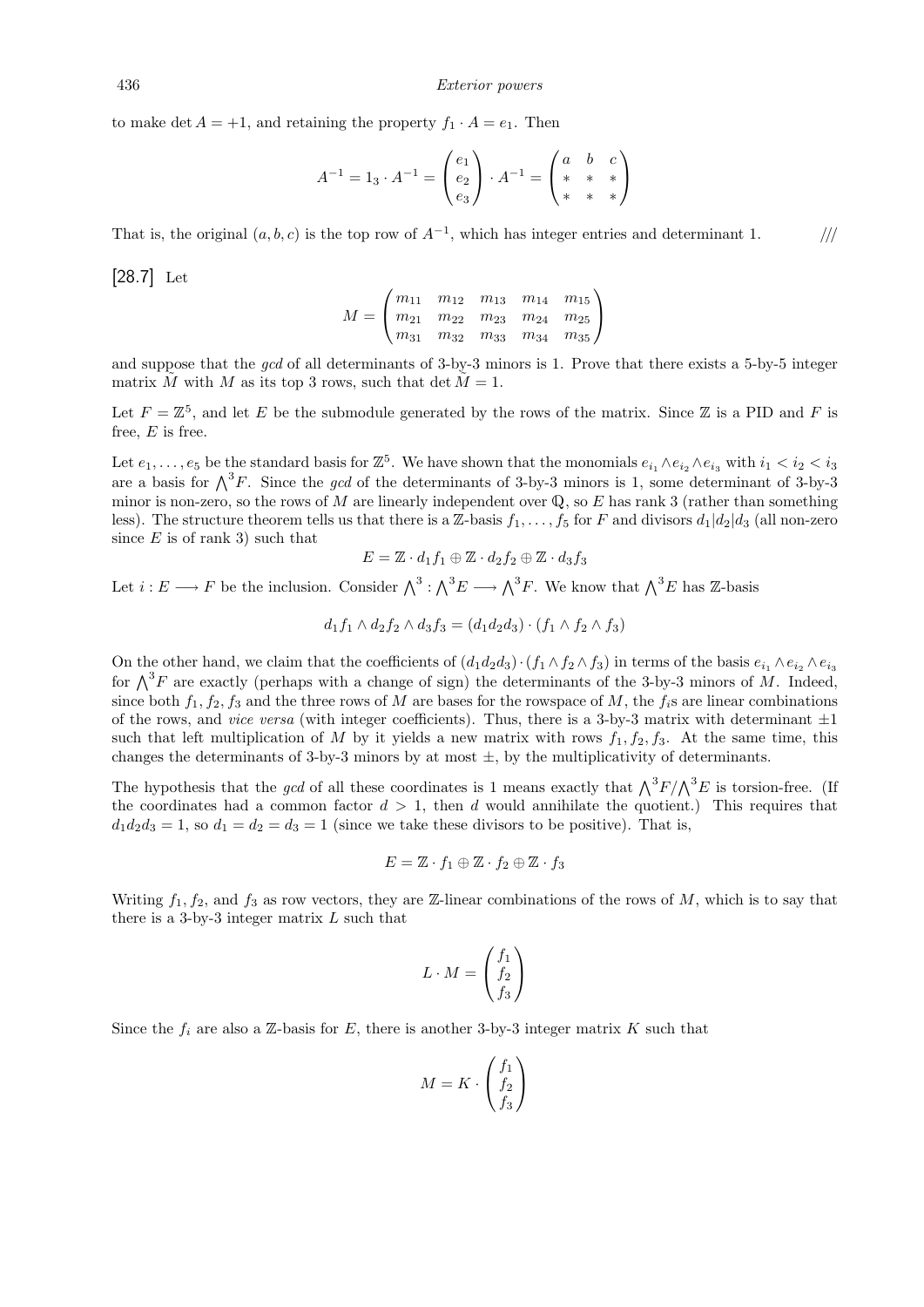Then  $LK = LK = 1_3$ . In particular, taking determinants, both K and L have determinants in  $\mathbb{Z}^{\times}$ , namely,  $\pm 1.$ 

Let A be a Z-linear endomorphism of  $F = \mathbb{Z}^5$  mapping  $f_i$  to  $e_i$ . Also let A be the 5-by-5 integer matrix such that right multiplication of a row vector by  $A$  gives the effect of the endomorphism  $A$ . Then

$$
L \cdot M \cdot A = \begin{pmatrix} f_1 \\ f_2 \\ f_3 \end{pmatrix} \cdot A = \begin{pmatrix} e_1 \\ e_2 \\ e_3 \end{pmatrix}
$$

Since the endormorphism A is invertible on  $F = \mathbb{Z}^5$ , it has an inverse endomorphism  $A^{-1}$ , whose matrix has integer entries. Then

$$
M = L^{-1} \cdot \begin{pmatrix} e_1 \\ e_2 \\ e_3 \end{pmatrix} \cdot A^{-1}
$$

Let

$$
\Lambda = \begin{pmatrix} L^{-1} & 0 & 0 \\ 0 & 1 & 0 \\ 0 & 0 & \pm 1 \end{pmatrix}
$$

where the  $\pm 1 = \det A = \det A^{-1}$ . Then

$$
\Lambda \cdot \begin{pmatrix} e_1 \\ e_2 \\ e_3 \\ e_4 \\ e_5 \end{pmatrix} \cdot A^{-1} = \Lambda \cdot 1_5 \cdot A^{-1} = \Lambda \cdot A^{-1}
$$

has integer entries and determinant 1 (since we adjusted the  $\pm 1$  in  $\Lambda$ ). At the same time, it is

$$
\Lambda \cdot A^{-1} = \begin{pmatrix} L^{-1} & 0 & 0 \\ 0 & 1 & 0 \\ 0 & 0 & \pm 1 \end{pmatrix} \cdot \begin{pmatrix} e_1 \\ e_2 \\ e_3 \\ * \end{pmatrix} \cdot A^{-1} = \begin{pmatrix} M \\ * \\ * \end{pmatrix} = 5 \text{-by-5}
$$

This is the desired integer matrix  $\tilde{M}$  with determinant 1 and upper 3 rows equal to the given matrix. ///

[28.8] Let R be a commutative ring with unit. For a *finitely-generated* free R-module F, prove that there is a (natural) isomorphism

$$
\mathrm{Hom}_R(F,R)\approx F
$$

Or is it only

$$
\mathrm{Hom}_R(R,F)\approx F
$$

instead? (Hint: Recall the definition of a free module.)

For *any R*-module  $M$ , there is a (natural) isomorphism

$$
i:M\longrightarrow \operatorname{Hom}_R(R,M)
$$

given by

$$
i(m)(r) = r \cdot m
$$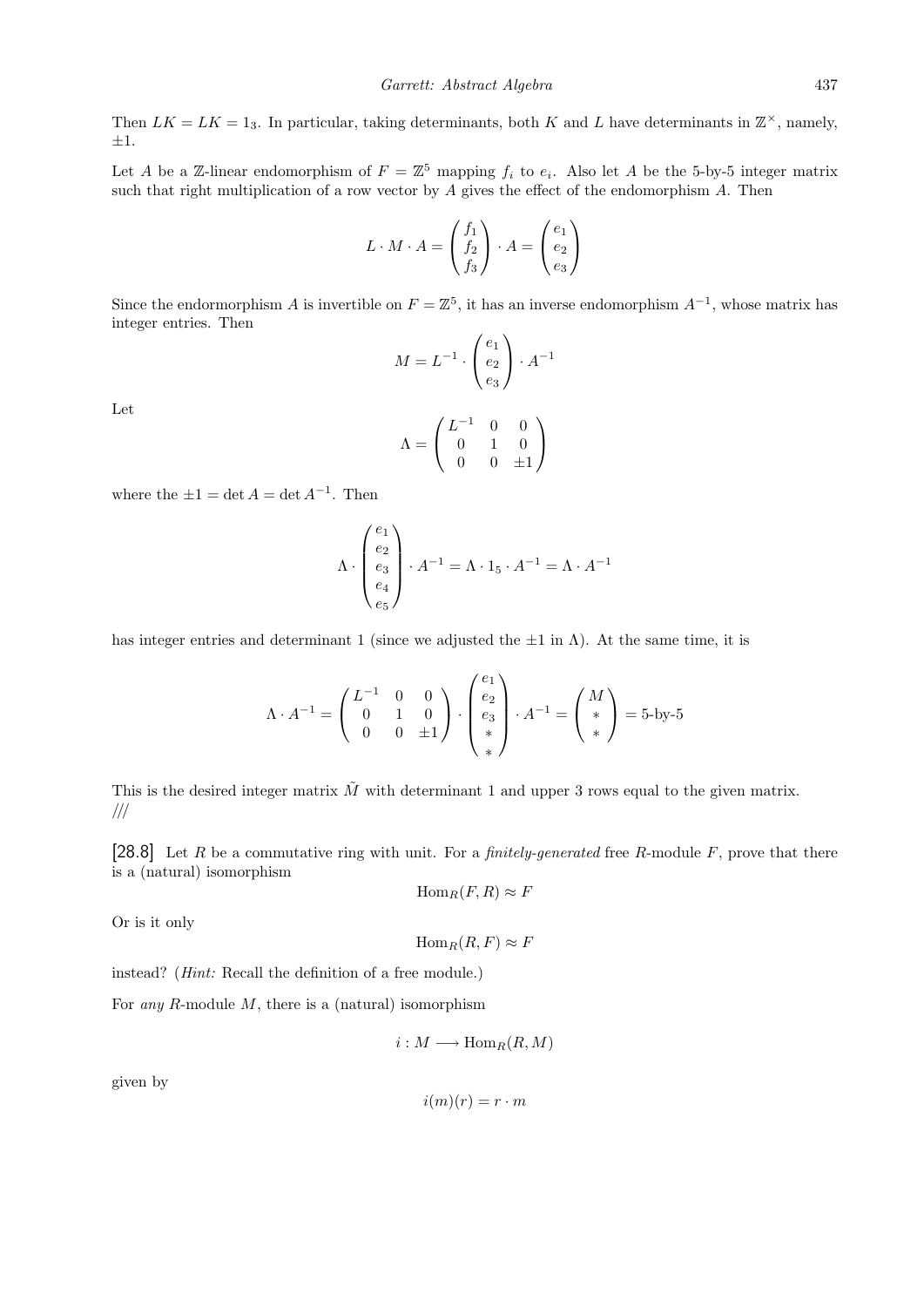This is *injective*, since if  $i(m)(r)$  were the 0 homomorphism, then  $i(m)(r) = 0$  for all r, which is to say that  $r \cdot m = 0$  for all  $r \in R$ , in particular, for  $r = 1$ . Thus,  $m = 1 \cdot m = 0$ , so  $m = 0$ . (Here we use the standing assumption that  $1 \cdot m = m$  for all  $m \in M$ .) The map is *surjective*, since, given  $\varphi \in \text{Hom}_R(R, M)$ , we have

$$
\varphi(r) = \varphi(r \cdot 1) = r \cdot \varphi(1)
$$

That is,  $m = \varphi(1)$  determines  $\varphi$  completely. Then  $\varphi = i(\varphi(m))$  and  $m = i(m)(1)$ , so these are mutually inverse maps. This did *not* use finite generation, nor free-ness.  $\frac{1}{10}$ 

Consider now the other form of the question, namely whether or not

$$
\mathrm{Hom}_R(F,R)\approx F
$$

is valid for F finitely-generated and free. Let F be free on  $i: S \longrightarrow F$ , with finite S. Use the natural isomorphism

$$
\mathrm{Hom}_R(F, R) \approx \mathrm{Hom}_{\mathrm{sets}}(S, R)
$$

discussed earlier. The right-hand side is the collection of R-valued functions on  $S$ . Since  $S$  is finite, the collection of all R-valued functions on S is just the collection of functions which vanish off a finite subset. The latter was our construction of the free R-module on S. So we have the isomorphism.  $\frac{1}{10}$ 

[11.0.2] **Remark:** Note that if S is not finite,  $\text{Hom}_R(F, R)$  is too large to be isomorphic to F. If F is not free, it may be too small. Consider  $F = \mathbb{Z}/n$  and  $R = \mathbb{Z}$ , for example.

[11.0.3] **Remark:** And this discussion needs a *choice* of the generators  $i : S \longrightarrow F$ . In the language style which speaks of generators as being chosen elements of the module, we have most certainly *chosen a basis*.

[28.9] Let R be an integral domain. Let M and N be free R-modules of finite ranks r, s, respectively. Suppose that there is an R-bilinear map

$$
B:M\times N\longrightarrow R
$$

which is non-degenerate in the sense that for every  $0 \neq m \in M$  there is  $n \in N$  such that  $B(m, n) \neq 0$ , and vice versa. Prove that  $r = s$ .

All tensors and homomorphisms are over  $R$ , so we suppress the subscript and other references to  $R$  when reasonable to do so. We use the important identity (proven afterward)

$$
\operatorname{Hom}(A \otimes B,C) \xrightarrow{i_{A,B,C}} \operatorname{Hom}(A,\operatorname{Hom}(B,C))
$$

by

$$
i_{A,B,C}(\Phi)(a)(b) = \Phi(a \otimes b)
$$

We also use the fact (from an example just above) that for F free on  $t : S \longrightarrow F$  there is the natural (given  $t: S \longrightarrow F$ , anyway!) isomorphism

$$
j: \text{Hom}(F, R) \approx \text{Hom}_{\text{sets}}(S, R) = F
$$

for modules  $E$ , given by

$$
j(\psi)(s) = \psi(t(s))
$$

where we use construction of free modules on sets S that they are R-valued functions on S taking non-zero values at only finitely-many elements.

Thus,

$$
\operatorname{Hom}(M \otimes N, R) \xrightarrow{i} \operatorname{Hom}(M, \operatorname{Hom}(N, R)) \xrightarrow{j} \operatorname{Hom}(M, N)
$$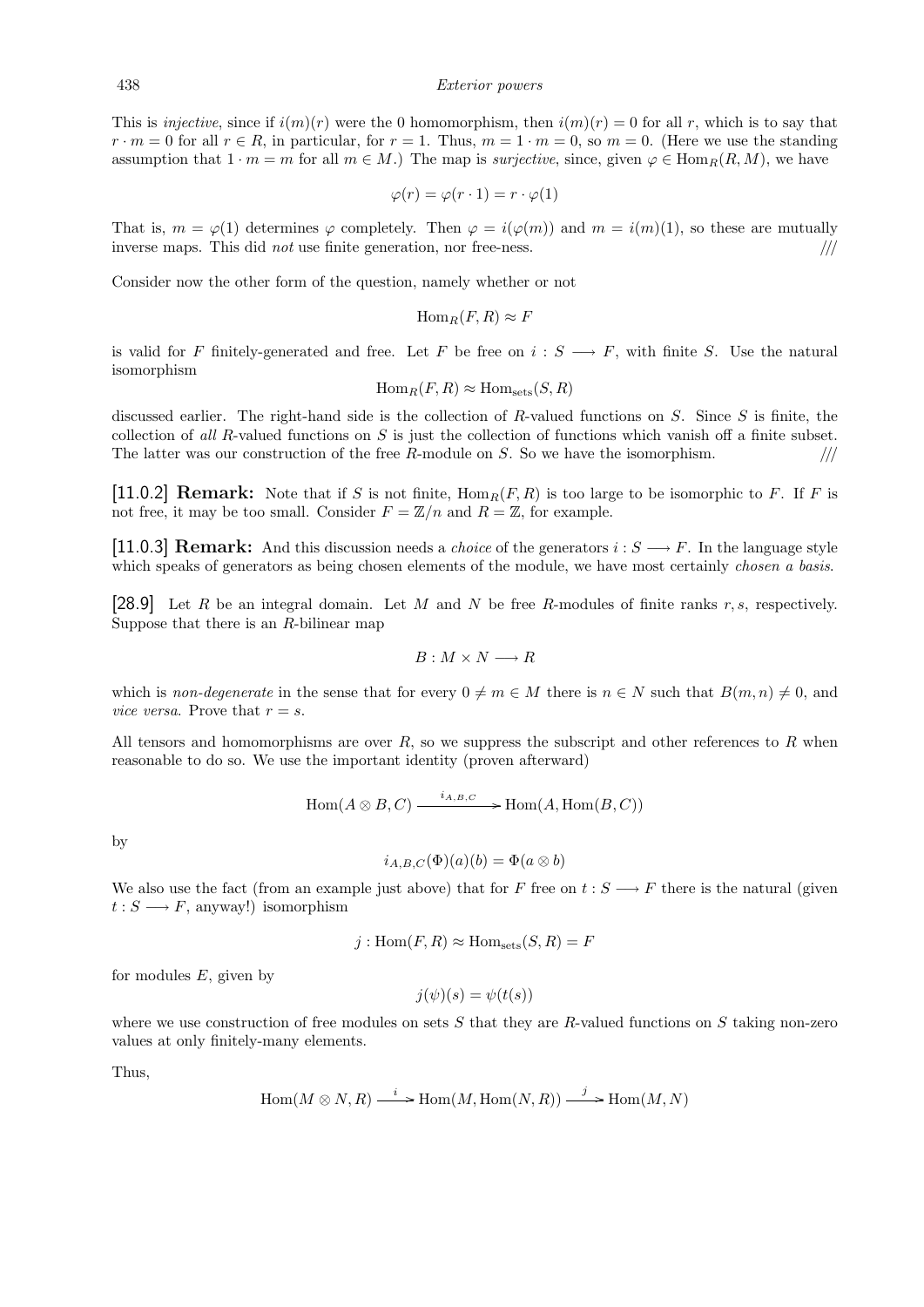The bilinear form B induces a linear functional  $\beta$  such that

$$
\beta(m \otimes n) = B(m, n)
$$

The hypothesis says that for each  $m \in M$  there is  $n \in N$  such that

 $i(\beta)(m)(n) \neq 0$ 

That is, for all  $m \in M$ ,  $i(\beta)(m) \in \text{Hom}(N, R) \approx N$  is 0. That is, the map  $m \longrightarrow i(\beta)(m)$  is *injective*. So the existence of the non-degenerate bilinear pairing yields an injection of  $M$  to  $N$ . Symmetrically, there is an injection of N to M.

Using the assumption that  $R$  is a PID, we know that a submodule of a free module is free of lesser-or-equal rank. Thus, the two inequalities

$$
rank M \le rank N \qquad rank N \le rank M
$$

from the two inclusions imply equality.  $\frac{1}{1}$ 

[11.0.4] **Remark:** The hypothesis that R is a PID may be too strong, but I don't immediately see a way to work around it.

Now let's prove (again?) that

$$
Hom(A \otimes B, C) \xrightarrow{i} Hom(A, Hom(B, C))
$$

by

$$
i(\Phi)(a)(b) = \Phi(a \otimes b)
$$

is an isomorphism. The map in the other direction is

$$
j(\varphi)(a\otimes b) = \varphi(a)(b)
$$

First,

$$
i(j(\varphi))(a)(b) = j(\varphi)(a \otimes b) = \varphi(a)(b)
$$

Second,

$$
j(i(\Phi))(a\otimes b) = i(\Phi)(a)(b) = \Phi(a\otimes b)
$$

Thus, these maps are mutual inverses, so each is an isomorphism.  $\frac{1}{10}$ 

[28.10] Write an explicit isomorphism

$$
\mathbb{Z}/a \otimes_{\mathbb{Z}} \mathbb{Z}/b \longrightarrow \mathbb{Z}/\mathrm{gcd}(a,b)
$$

and verify that it is what is claimed.

First, we know that monomial tensors generate the tensor product, and for any  $x, y \in \mathbb{Z}$ 

$$
x \otimes y = (xy) \cdot (1 \otimes 1)
$$

so the tensor product is generated by 1 ⊗ 1. Next, we claim that  $g = \gcd(a, b)$  annihilates every  $x \otimes y$ , that is,  $g \cdot (x \otimes y) = 0$ . Indeed, let r, s be integers such that  $ra + sb = g$ . Then

$$
g \cdot (x \otimes y) = (ra + sb) \cdot (x \otimes y) = r(ax \otimes y) = s(x \otimes by) = r \cdot 0 + s \cdot 0 = 0
$$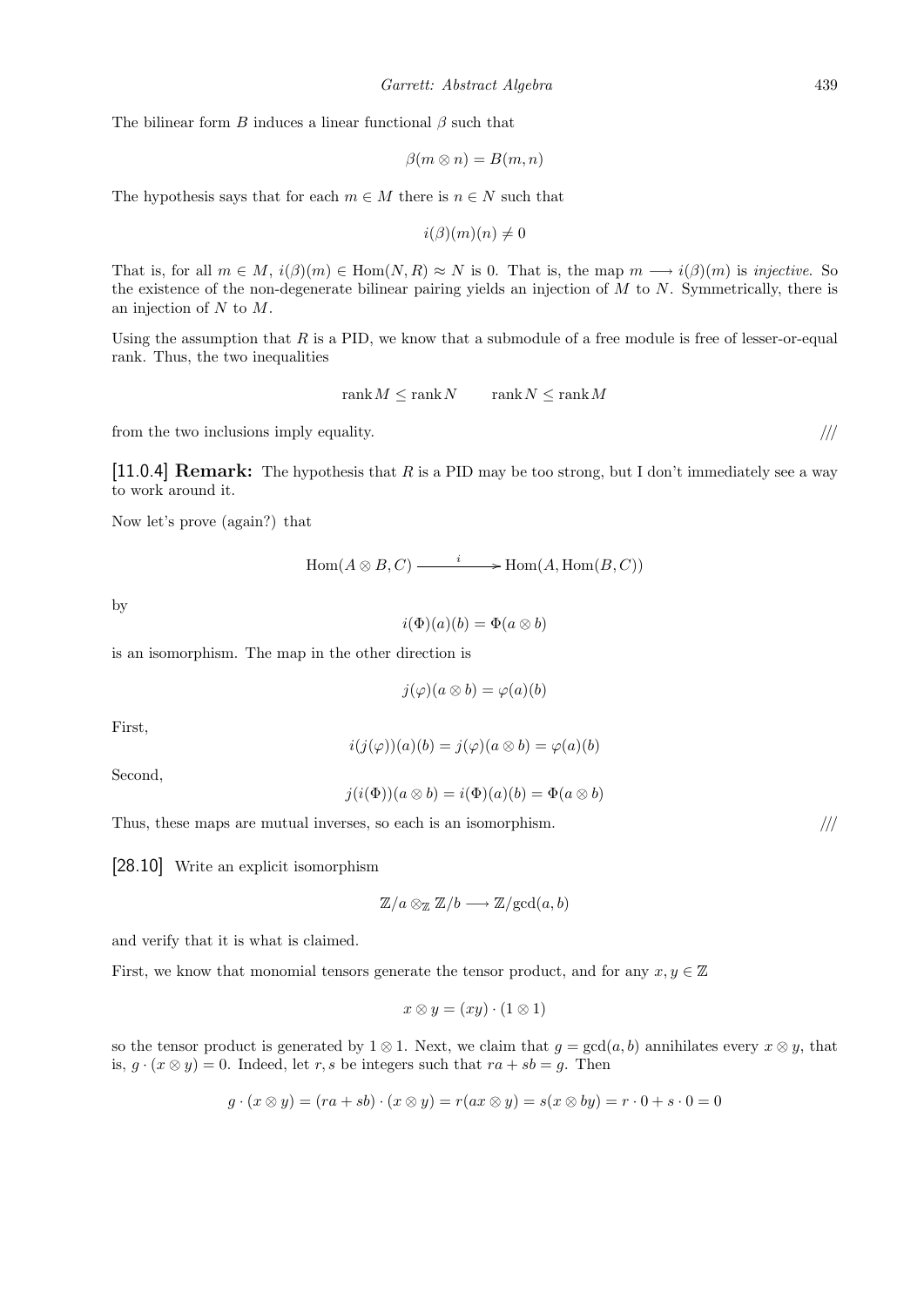So the generator  $1 \otimes 1$  has order dividing q. To prove that that generator has order *exactly q*, we construct a bilinear map. Let

$$
B:\mathbb{Z}/a\times\mathbb{Z}/b\longrightarrow\mathbb{Z}/g
$$

by

 $B(x \times y) = xy + q\mathbb{Z}$ 

To see that this is well-defined, first compute

$$
(x + a\mathbb{Z})(y + b\mathbb{Z}) = xy + xb\mathbb{Z} + ya\mathbb{Z} + ab\mathbb{Z}
$$

Since

$$
xb\mathbb{Z} + ya\mathbb{Z} \subset b\mathbb{Z} + a\mathbb{Z} = \gcd(a, b)\mathbb{Z}
$$

(and  $ab\mathbb{Z} \subset g\mathbb{Z}$ ), we have

$$
(x + a\mathbb{Z})(y + b\mathbb{Z}) + g\mathbb{Z} = xy + xb\mathbb{Z} + ya\mathbb{Z} + ab\mathbb{Z} + \mathbb{Z}
$$

and well-definedness. By the defining property of the tensor product, this gives a unique linear map  $\beta$  on the tensor product, which on monomials is

$$
\beta(x \otimes y) = xy + \gcd(a, b)\mathbb{Z}
$$

The generator  $1 \otimes 1$  is mapped to 1, so the image of  $1 \otimes 1$  has order gcd $(a, b)$ , so  $1 \otimes 1$  has order divisible by  $gcd(a, b)$ . Thus, having already proven that  $1 \otimes 1$  has order at most  $gcd(a, b)$ , this must be its order.

In particular, the map  $\beta$  is injective on the cyclic subgroup generated by 1 ⊗ 1. That cyclic subgroup is the whole group, since  $1 \otimes 1$ . The map is also surjective, since  $\cdot 1 \otimes 1$  hits r mod gcd(a, b). Thus, it is an  $\blacksquare$ isomorphism. ////

[28.11] Let  $\varphi: R \longrightarrow S$  be commutative rings with unit, and suppose that  $\varphi(1_R) = 1_S$ , thus making S an R-algebra. For an R-module N prove that  $\text{Hom}_R(S, N)$  is (yet another) good definition of extension of scalars from  $R$  to  $S$ , by checking that for every  $S$ -module  $M$  there is a natural isomorphism

$$
\operatorname{Hom}_R(\operatorname{Res}^S_R M, N) \approx \operatorname{Hom}_S(M, \operatorname{Hom}_R(S, N)
$$

where  $\text{Res}_{R}^{S}M$  is the R-module obtained by forgetting S, and letting  $r \in R$  act on M by  $r \cdot m = \varphi(r)m$ . (Do prove naturality in M, also.)

Let

 $i: \mathrm{Hom}_R(\mathrm{Res}_R^S M, N) \longrightarrow \mathrm{Hom}_S(M, \mathrm{Hom}_R(S, N))$ 

be defined for  $\varphi \in \text{Hom}_R(\text{Res}_R^S M, N)$  by

$$
i(\varphi)(m)(s) = \varphi(s \cdot m)
$$

This makes some sense, at least, since M is an S-module. We must verify that  $i(\varphi): M \longrightarrow \text{Hom}_R(S, N)$  is S-linear. Note that the S-module structure on  $\text{Hom}_R(S, N)$  is

$$
(s \cdot \psi)(t) = \psi(st)
$$

where  $s, t \in S, \psi \in \text{Hom}_{B}(S, N)$ . Then we check:

$$
(i(\varphi)(sm))(t) = i(\varphi)(t \cdot sm) = i(\varphi)(stm) = i(\varphi)(m)(st) = (s \cdot i(\varphi)(m))(t)
$$

which proves the S-linearity.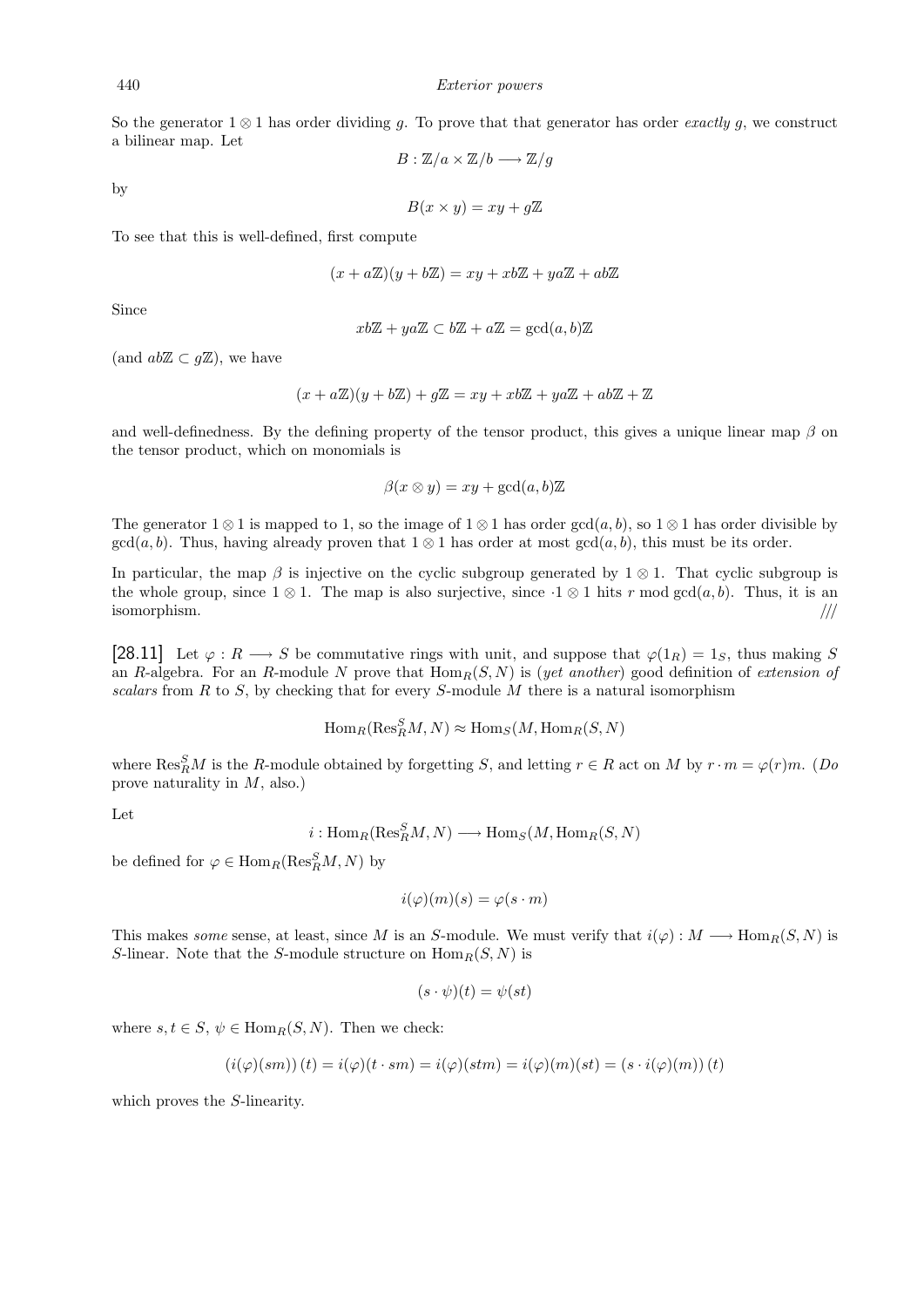The map j in the other direction is described, for  $\Phi \in \text{Hom}_{S}(M, \text{Hom}_{R}(S, N)),$  by

$$
j(\Phi)(m) = \Phi(m)(1_S)
$$

where  $1_S$  is the identity in S. Verify that these are mutual inverses, by

$$
i(j(\Phi))(m)(s) = j(\Phi)(s \cdot m) = \Phi(sm)(1_S) = (s \cdot \Phi(m))(1_S) = \Phi(m)(s \cdot 1_S) = \Phi(m)(s)
$$

as hoped. (Again, the equality

$$
(s \cdot \Phi(m))(1_S) = \Phi(m)(s \cdot 1_S)
$$

is the definition of the S-module structure on  $\text{Hom}_R(S, N)$ .) In the other direction,

$$
j(i(\varphi))(m) = i(\varphi)(m)(1_S) = \varphi(1 \cdot m) = \varphi(m)
$$

Thus,  $i$  and  $j$  are mutual inverses, so are isomorphisms.

For naturality, let  $f : M \longrightarrow M'$  be an S-module homomorphism. Add indices to the previous notation, so that

 $i_{M,N}: \mathrm{Hom}_R(\mathrm{Res}_R^S M, N) \longrightarrow \mathrm{Hom}_S(M, \mathrm{Hom}_R(S, N))$ 

is the isomorphism discussed just above, and  $i_{M',N}$  the analogous isomorphism for M' and N. We must show that the diagram

$$
\text{Hom}_{R}(\text{Res}_{R}^{S}M, N) \xrightarrow{\qquad i_{M,N}} \text{Hom}_{S}(M, \text{Hom}_{R}(S, N))
$$
  
\n
$$
\rightarrow \text{Hom}_{R}(\text{Res}_{R}^{S}M', N)) \xrightarrow{\qquad i_{M',N}} \text{Hom}_{S}(M', \text{Hom}_{R}(S, N))
$$

commutes, where  $- \circ f$  is pre-composition with f. (We use the same symbol for the map  $f : M \longrightarrow M'$  on the modules whose S-structure has been forgotten, leaving only the R-module structure.) Starting in the lower left of the diagram, going up then right, for  $\varphi \in \text{Hom}_R(\text{Res}_R^S M', N)$ ,

$$
(i_{M,N} \circ (- \circ f) \circlearrowleft)(m)(s) = (i_{M,N}(\varphi \circ f))(m)(s) = (\varphi \circ f)(s \cdot m) = \varphi(f(s \cdot m))
$$

On the other hand, going right, then up,

$$
((-\circ f)\circ i_{M',N}\varphi)(m)(s)=(i_{M',N}\varphi)(fm)(s)=\varphi(s\cdot fm)=\varphi(f(s\cdot m))
$$

since  $f$  is  $S$ -linear. That is, the two outcomes are the same, so the diagram commutes, proving functoriality in  $M$ , which is a part of the naturality assertion.  $/$ ///

[28.12] Let

 $M = \mathbb{Z} \oplus \mathbb{Z} \oplus \mathbb{Z} \oplus \mathbb{Z}$   $N = \mathbb{Z} \oplus 4\mathbb{Z} \oplus 24\mathbb{Z} \oplus 144\mathbb{Z}$ 

What are the elementary divisors of  $\bigwedge^2 (M/N)$ ?

First, note that this is *not* the same as asking about the structure of  $({\Lambda}^2 M)/({\Lambda}^2 N)$ . Still, we can address that, too, after dealing with the question that was asked.

First,

$$
M/N = \mathbb{Z}/\mathbb{Z} \oplus \mathbb{Z}/4\mathbb{Z} \oplus \mathbb{Z}/24\mathbb{Z} \oplus \mathbb{Z}/144\mathbb{Z} \approx \mathbb{Z}/4 \oplus \mathbb{Z}/24 \oplus \mathbb{Z}/144
$$

where we use the obvious slightly lighter notation. Generators for  $M/N$  are

$$
m_1 = 1 \oplus 0 \oplus 0 \quad m_2 = 0 \oplus 1 \oplus 0 \quad m_3 = 0 \oplus 0 \oplus 1
$$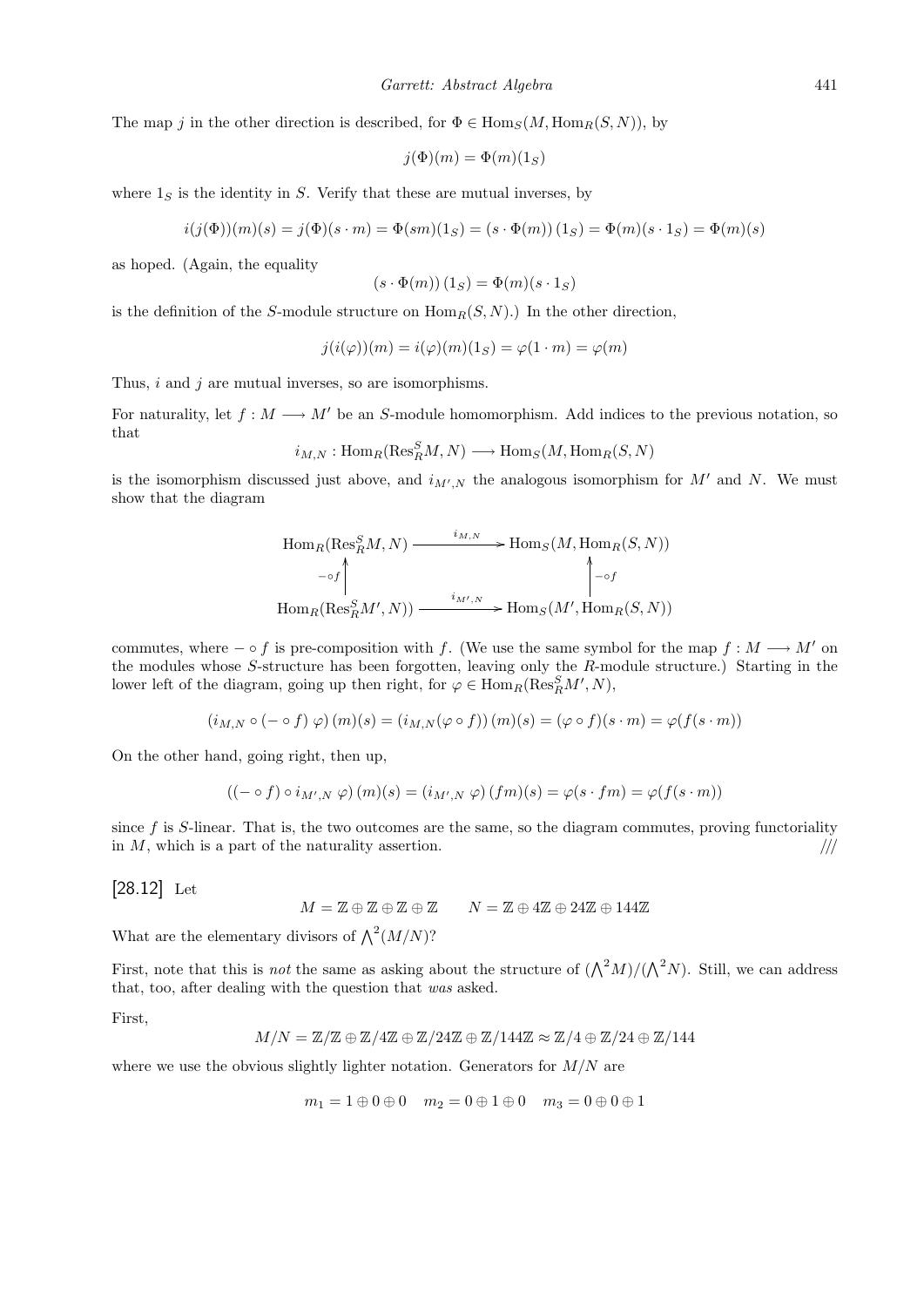where the 1s are respectively in  $\mathbb{Z}/4$ ,  $\mathbb{Z}/24$ , and  $\mathbb{Z}/144$ . We know that  $e_i \wedge e_j$  generate the exterior square, for the 3 pairs of indices with  $i < j$ . Much as in the computation of  $\mathbb{Z}/a \otimes \mathbb{Z}/b$ , for e in a Z-module E with  $a \cdot e = 0$  and f in E with  $b \cdot f = 0$ , let r, s be integers such that

$$
ra + sb = \gcd(a, b)
$$

Then

$$
\gcd(a, b) \cdot e \wedge f = r(ae \wedge f) + s(e \wedge bf) = r \cdot 0 + s \cdot 0 = 0
$$

Thus,  $4 \cdot e_1 \wedge e_2 = 0$  and  $4 \cdot e_1 \wedge e_3 = 0$ , while  $24 \cdot e_2 \wedge e_3 = 0$ . If there are no further relations, then we could have

$$
\bigwedge^2 (M/N) \approx \mathbb{Z}/4 \oplus \mathbb{Z}/4 \oplus \mathbb{Z}/24
$$

(so the elementary divisors would be 4, 4, 24.)

To prove, in effect, that there are no further relations than those just indicated, we must construct suitable alternating bilinear maps. Suppose for  $r, s, t \in \mathbb{Z}$ 

$$
r \cdot e_1 \wedge e_2 + s \cdot e_1 \wedge e_3 + t \cdot e_2 \wedge e_3 = 0
$$

Let

$$
B_{12} : (\mathbb{Z}e_1 \oplus \mathbb{Z}e_2 \oplus \mathbb{Z}e_3) \times (\mathbb{Z}e_1 \oplus \mathbb{Z}e_2 \oplus \mathbb{Z}e_3) \longrightarrow \mathbb{Z}/4
$$

by

$$
B_{12}(xe_1 + ye_2 + ze_3, \xi e_1 + \eta e_2 + \zeta e_3) = (x\eta - \xi y) + 4\mathbb{Z}
$$

(As in earlier examples, since 4|4 and 4|24, this is *well-defined.*) By arrangement, this  $B_{12}$  is alternating, and induces a unique linear map  $\beta_{12}$  on  $\bigwedge^2 (M/N)$ , with

$$
\beta_{12}(e_1 \wedge e_2) = 1 \qquad \beta_{12}(e_1 \wedge e_3) = 0 \qquad \beta_{12}(e_2 \wedge e_3) = 0
$$

Applying this to the alleged relation, we find that  $r = 0 \mod 4$ . Similar contructions for the other two pairs of indices  $i < j$  show that  $s = 0 \text{ mod } 4$  and  $t = 0 \text{ mod } 24$ . This shows that we have all the relations, and

$$
\bigwedge^2 (M/N) \approx \mathbb{Z}/4 \oplus \mathbb{Z}/4 \oplus \mathbb{Z}/24
$$

as hoped/claimed.  $/$ ///

Now consider the other version of this question. Namely, letting

$$
M = \mathbb{Z} \oplus \mathbb{Z} \oplus \mathbb{Z} \oplus \mathbb{Z} \qquad N = \mathbb{Z} \oplus 4\mathbb{Z} \oplus 24\mathbb{Z} \oplus 144\mathbb{Z}
$$

compute the elementary divisors of  $({\bigwedge}^2 M)/({\bigwedge}^2 N)$ .

Let  $e_1, e_2, e_3, e_4$  be the standard basis for  $\mathbb{Z}^4$ . Let  $i : N \longrightarrow M$  be the inclusion. We have shown that exterior powers of free modules are free with the expected generators, so M is free on

$$
e_1 \wedge e_2, e_1 \wedge e_3, e_1 \wedge e_4, e_2 \wedge e_3, e_2 \wedge e_4, e_3 \wedge e_4
$$

and  $N$  is free on

$$
(1 \cdot 4) e_1 \wedge e_2
$$
,  $(1 \cdot 24) e_1 \wedge e_3$ ,  $(1 \cdot 144) e_1 \wedge e_4$ ,  $(4 \cdot 24) e_2 \wedge e_3$ ,  $(4 \cdot 144) e_2 \wedge e_4$ ,  $(24 \cdot 144) e_3 \wedge e_4$ 

The inclusion  $i: N \longrightarrow M$  induces a natural map  $\bigwedge^2 i: \bigwedge^2 \longrightarrow \bigwedge^2 M$ , taking  $r \cdot e_i \wedge e_j$  (in N) to  $r \cdot e_i \wedge e_j$ (in M). Thus, the quotient of  $\Lambda^2 M$  by (the image of)  $\Lambda^2 N$  is visibly

$$
\mathbb{Z}/4 \oplus \mathbb{Z}/24 \oplus \mathbb{Z}/144 \oplus \mathbb{Z}/96 \oplus \mathbb{Z}/576 \oplus \mathbb{Z}/3456
$$